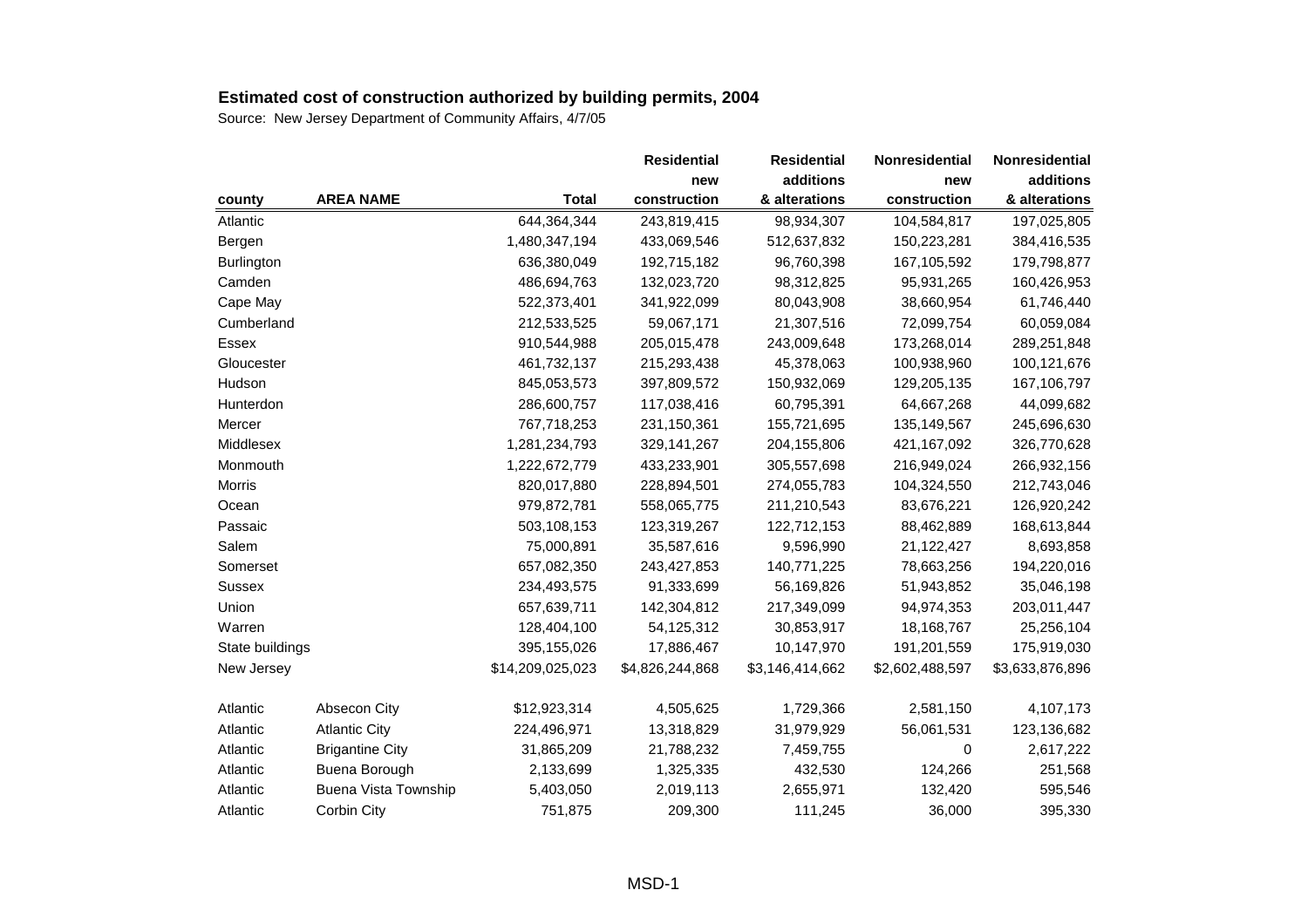|          |                          |              | <b>Residential</b> | <b>Residential</b> | Nonresidential | Nonresidential |
|----------|--------------------------|--------------|--------------------|--------------------|----------------|----------------|
|          |                          |              | new                | additions          | new            | additions      |
| county   | <b>AREA NAME</b>         | <b>Total</b> | construction       | & alterations      | construction   | & alterations  |
| Atlantic | Egg Harbor City          | 3,312,632    | 1,192,200          | 588,037            | 326,995        | 1,205,400      |
| Atlantic | Egg Harbor Township      | 86,124,354   | 64,032,320         | 6,393,728          | 7,370,304      | 8,328,002      |
| Atlantic | <b>Estell Manor City</b> | 1,906,187    | 1,176,825          | 257,818            | 243,865        | 227,679        |
| Atlantic | Folsom Borough           | 1,585,240    | 677,965            | 290,188            | 508,900        | 108,187        |
| Atlantic | Galloway Township        | 69,813,280   | 41,840,594         | 5,423,756          | 19,628,528     | 2,920,402      |
| Atlantic | Hamilton Township        | 64,609,596   | 25,650,922         | 2,405,294          | 3,471,525      | 33,081,855     |
| Atlantic | Hammonton Township       | 27,829,221   | 19,586,550         | 3,118,764          | 2,381,374      | 2,742,533      |
| Atlantic | Linwood City             | 12,233,030   | 3,307,593          | 4,037,318          | 0              | 4,888,119      |
| Atlantic | Longport City            | 12,459,491   | 10,093,043         | 2,348,148          | 0              | 18,300         |
| Atlantic | Margate City             | 33,567,514   | 18,704,043         | 12,101,558         | 1,118,500      | 1,643,413      |
| Atlantic | <b>Mullica City</b>      | 5,304,361    | 2,979,480          | 1,084,166          | 1,071,250      | 169,465        |
| Atlantic | Northfield City          | 11,817,357   | 2,245,655          | 3,940,377          | 1,936,264      | 3,695,061      |
| Atlantic | Pleasantville City       | 6,500,202    | 1,770,581          | 2,256,506          | 1,060,640      | 1,412,475      |
| Atlantic | Port Republic City       | 1,037,543    | 833,846            | 117,297            | 0              | 86,400         |
| Atlantic | <b>Somers Point City</b> | 9,802,196    | 997,515            | 3,560,656          | 1,397,365      | 3,846,660      |
| Atlantic | Ventnor City             | 18,167,634   | 5,293,149          | 6,446,171          | 5,063,314      | 1,365,000      |
| Atlantic | Weymouth Township        | 720,388      | 270,700            | 195,729            | 70,626         | 183,333        |
| Bergen   | Allendale Borough        | 25,322,100   | 2,922,776          | 6,710,871          | 54,090         | 15,634,363     |
| Bergen   | Alpine Borough           | 15,918,642   | 13,116,356         | 1,679,392          | 175,250        | 947,644        |
| Bergen   | Bergenfield Borough      | 14,325,204   | 1,573,500          | 10,739,243         | 683,114        | 1,329,347      |
| Bergen   | Bogota Borough           | 9,003,005    | 0                  | 2,033,649          | 6,000          | 6,963,356      |
| Bergen   | Carlstadt Borough        | 23,925,700   | 555,100            | 1,650,512          | 3,797,000      | 17,923,088     |
| Bergen   | Cliffside Park Borough   | 17,734,667   | 10,364,750         | 5,956,358          | 0              | 1,413,559      |
| Bergen   | Closter Borough          | 27,727,334   | 15,289,812         | 6,803,587          | 61,111         | 5,572,824      |
| Bergen   | Cresskill Borough        | 32,499,796   | 11,018,413         | 7,244,619          | 13,639,000     | 597,764        |
| Bergen   | Demarest Borough         | 21,415,510   | 15,196,711         | 4,936,429          | 0              | 1,282,370      |
| Bergen   | Dumont Borough           | 10,924,391   | 2,153,955          | 8,335,315          | 77,000         | 358,121        |
| Bergen   | Elmwood Park Borough     | 12,198,260   | 2,972,650          | 9,068,210          | 0              | 157,400        |
| Bergen   | East Rutherford Borough  | 41,007,333   | 25,176,400         | 2,318,493          | 5,848,597      | 7,663,843      |
| Bergen   | Edgewater Borough        | 28,705,575   | 6,934,580          | 3,333,916          | 11,193,501     | 7,243,578      |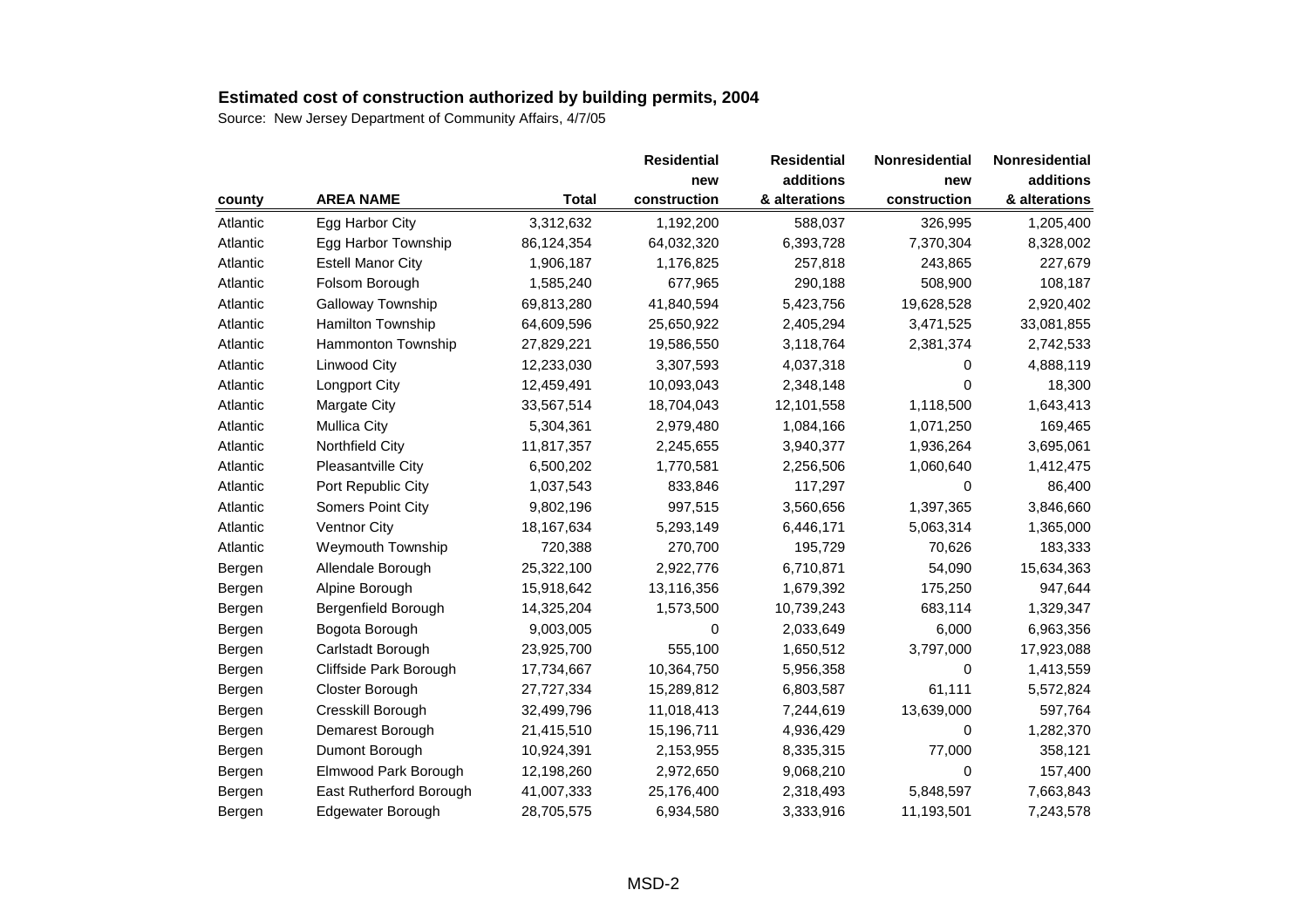|        |                          |              | <b>Residential</b> | <b>Residential</b> | Nonresidential | Nonresidential |
|--------|--------------------------|--------------|--------------------|--------------------|----------------|----------------|
|        |                          |              | new                | additions          | new            | additions      |
| county | <b>AREA NAME</b>         | <b>Total</b> | construction       | & alterations      | construction   | & alterations  |
| Bergen | Emerson Borough          | 8,769,752    | 3,842,393          | 3,841,555          | 0              | 1,085,804      |
| Bergen | <b>Englewood City</b>    | 36,646,600   | 9,707,200          | 13,072,766         | 5,263,150      | 8,603,484      |
| Bergen | Englewood Cliffs Borough | 32,161,023   | 21,507,440         | 3,310,981          | 6,000          | 7,336,602      |
| Bergen | Fair Lawn Borough        | 26,777,376   | 231,301            | 19,106,627         | 761,250        | 6,678,198      |
| Bergen | Fairview Borough         | 5,917,126    | 3,574,930          | 1,304,598          | 217,200        | 820,398        |
| Bergen | Fort Lee Borough         | 34,068,801   | 8,725,549          | 15,747,307         | 1,010,345      | 8,585,600      |
| Bergen | Franklin Lakes Borough   | 47,462,689   | 28,060,950         | 14,182,138         | 652,950        | 4,566,651      |
| Bergen | <b>Garfield City</b>     | 60,060,945   | 5,465,400          | 3,471,255          | 49,138,103     | 1,986,187      |
| Bergen | Glen Rock Borough        | 18,287,966   | 441,775            | 15,160,789         | 43,000         | 2,642,402      |
| Bergen | <b>Hackensack City</b>   | 45,075,642   | 10,709,351         | 7,799,364          | 1,629,650      | 24,937,277     |
| Bergen | Harrington Park Borough  | 11,207,946   | 5,389,280          | 5,717,331          | 0              | 101,335        |
| Bergen | Hasbrouck Heights Boroug | 10,146,150   | 2,722,140          | 5,802,004          | 45,000         | 1,577,006      |
| Bergen | Haworth Borough          | 9,488,989    | 1,804,800          | 4,699,633          | 2,630,400      | 354,156        |
| Bergen | Hillsdale Borough        | 13,497,344   | 1,579,250          | 7,644,209          | 201,500        | 4,072,385      |
| Bergen | Ho-Ho-Kus Borough        | 16,623,328   | 1,196,150          | 5,352,662          | 9,811,532      | 262,984        |
| Bergen | Leonia Borough           | 15,184,005   | 335,795            | 3,492,593          | 141,900        | 11,213,717     |
| Bergen | Little Ferry Borough     | 3,073,226    | 321,800            | 1,753,876          | 0              | 997,550        |
| Bergen | Lodi Borough             | 11,785,957   | 3,270,135          | 4,230,873          | 417,850        | 3,867,099      |
| Bergen | Lyndhurst Township       | 21,269,872   | 2,422,330          | 7,914,899          | 8,918,600      | 2,014,043      |
| Bergen | Mahwah Township          | 57,180,168   | 14,705,327         | 8,720,781          | 3,449,517      | 30,304,543     |
| Bergen | Maywood Borough          | 7,019,398    | 160,100            | 4,883,943          | 9,700          | 1,965,655      |
| Bergen | Midland Park Borough     | 11,255,543   | 1,431,000          | 4,767,983          | 0              | 5,056,560      |
| Bergen | Montvale Borough         | 22,368,984   | 1,342,500          | 5,617,505          | 0              | 15,408,979     |
| Bergen | Moonachie Borough        | 5,456,241    | 963,360            | 900,349            | 0              | 3,592,532      |
| Bergen | New Milford Borough      | 10,926,731   | 2,290,350          | 6,833,467          | 659,450        | 1,143,464      |
| Bergen | North Arlington Borough  | 6,367,812    | 1,464,500          | 3,519,874          | 30,000         | 1,353,438      |
| Bergen | Northvale Borough        | 3,926,944    | 825,100            | 1,881,537          | 0              | 1,220,307      |
| Bergen | Norwood Borough          | 9,651,067    | 3,971,738          | 3,947,510          | 180,600        | 1,551,219      |
| Bergen | Oakland Borough          | 15,925,735   | 2,707,034          | 9,948,034          | 50,260         | 3,220,407      |
| Bergen | Old Tappan Borough       | 23,761,820   | 11,557,991         | 10,842,706         | 183,785        | 1,177,338      |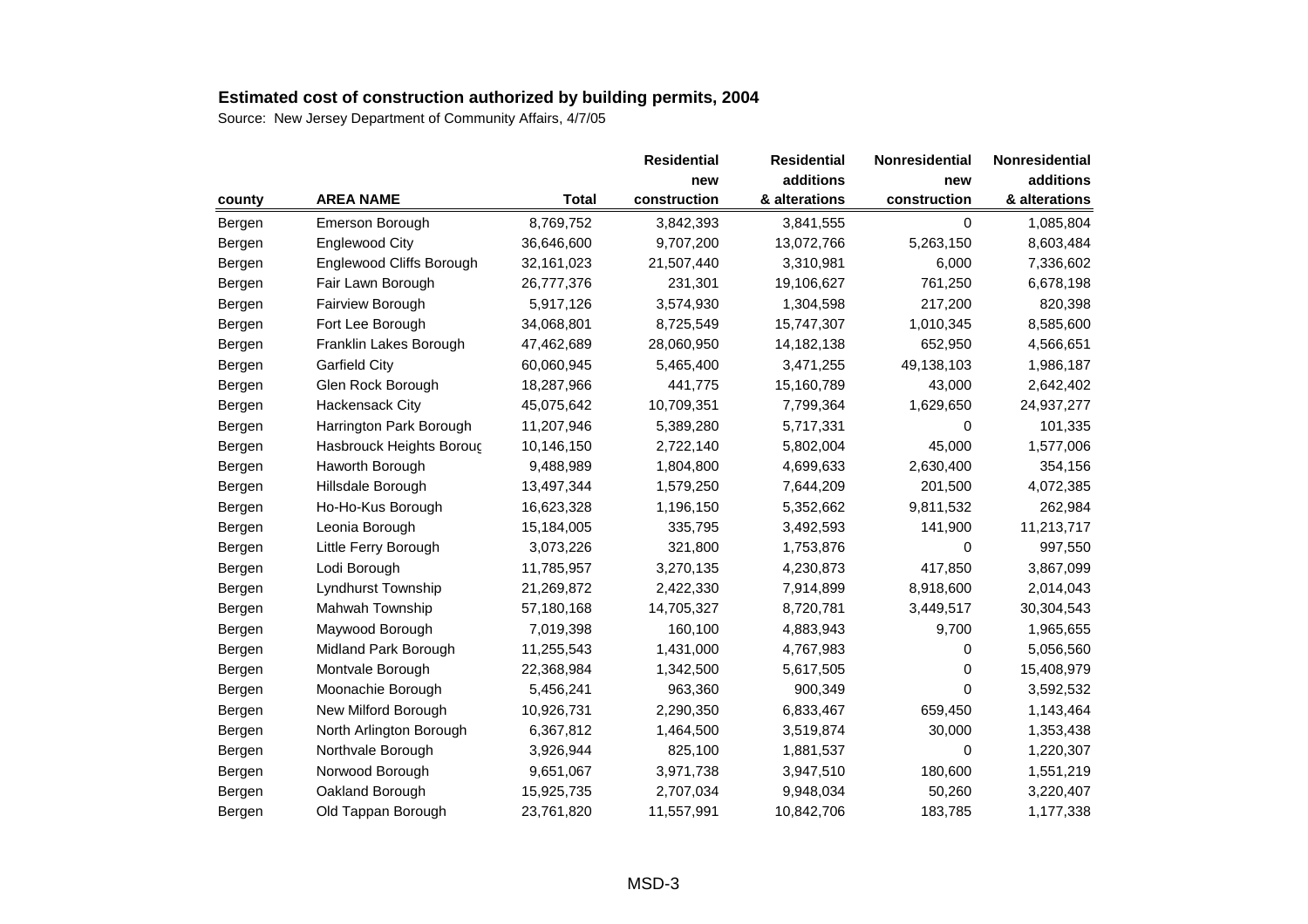|                   |                            |              | <b>Residential</b> | <b>Residential</b> | Nonresidential | Nonresidential |
|-------------------|----------------------------|--------------|--------------------|--------------------|----------------|----------------|
|                   |                            |              | new                | additions          | new            | additions      |
| county            | <b>AREA NAME</b>           | <b>Total</b> | construction       | & alterations      | construction   | & alterations  |
| Bergen            | Oradell Borough            | 10,580,043   | 1,328,340          | 7,118,854          | 543,500        | 1,589,349      |
| Bergen            | Palisades Park Borough     | 47,977,507   | 40,559,751         | 2,336,697          | 1,850,000      | 3,231,059      |
| Bergen            | Paramus Borough            | 74,841,693   | 15,806,092         | 21,844,564         | 32,000         | 37,159,037     |
| Bergen            | Park Ridge Borough         | 13,164,240   | 4,512,829          | 6,162,645          | 1,782,107      | 706,659        |
| Bergen            | Ramsey Borough             | 38,186,274   | 2,610,210          | 11,947,454         | 9,000,700      | 14,627,910     |
| Bergen            | Ridgefield Borough         | 14,641,130   | 3,841,700          | 3,431,658          | 3,392,120      | 3,975,652      |
| Bergen            | Ridgefield Park Village    | 8,552,226    | 3,139,973          | 3,412,439          | 500            | 1,999,314      |
| Bergen            | Ridgewood Village          | 68,675,666   | 7,172,000          | 32,339,175         | 4,691,063      | 24,473,428     |
| Bergen            | River Edge Borough         | 8,606,823    | 751,200            | 6,830,323          | 5,500          | 1,019,800      |
| Bergen            | <b>River Vale Township</b> | 18,782,201   | 5,790,500          | 12,939,926         | 0              | 51,775         |
| Bergen            | Rochelle Park Township     | 11,247,820   | 1,540,400          | 2,585,323          | 151,000        | 6,971,097      |
| Bergen            | Rockleigh Borough          | 1,250,038    | 350,000            | 279,160            | 0              | 620,878        |
| Bergen            | Rutherford Borough         | 29,315,202   | 529,900            | 10,468,133         | 672,600        | 17,644,569     |
| Bergen            | Saddle Brook Township      | 10,109,240   | 2,868,051          | 5,790,247          |                | 1,450,941      |
| Bergen            | Saddle River Borough       | 30,946,203   | 19,458,654         | 8,508,254          | 37,600         | 2,941,695      |
| Bergen            | South Hackensack Twp       | 2,136,918    | 665,000            | 431,228            | 0              | 1,040,690      |
| Bergen            | <b>Teaneck Township</b>    | 34,229,147   | 6,456,250          | 21,823,214         | 460,900        | 5,488,783      |
| Bergen            | <b>Tenafly Borough</b>     | 34,194,917   | 16,702,750         | 14,871,186         | 75,800         | 2,545,181      |
| Bergen            | Teterboro Borough          | 2,516,805    | 0                  | 0                  | 61,559         | 2,455,246      |
| Bergen            | Upper Saddle River Borou   | 40,312,336   | 22,638,526         | 11,381,993         | 4,493,500      | 1,798,317      |
| Bergen            | Waldwick Borough           | 9,850,920    | 1,270,120          | 7,276,304          | 36,200         | 1,268,296      |
| Bergen            | Wallington Borough         | 4,367,347    | 897,000            | 2,167,012          | 0              | 1,303,335      |
| Bergen            | <b>Washington Township</b> | 10,143,750   | 399,100            | 9,283,914          | 0              | 460,736        |
| Bergen            | Westwood Borough           | 15,284,853   | 1,592,750          | 6,001,121          | 623,151        | 7,067,831      |
| Bergen            | Woodcliff Lake Borough     | 24,116,407   | 4,204,100          | 6,025,797          | 0              | 13,886,510     |
| Bergen            | Wood-Ridge Borough         | 5,103,680    | 1,731,301          | 2,647,765          | 26,500         | 698,114        |
| Bergen            | <b>Wyckoff Township</b>    | 29,161,111   | 6,251,077          | 18,453,703         | 1,300,575      | 3,155,756      |
| Burlington        | <b>Bass River Township</b> | 1,002,367    | 468,300            | 304,208            | 136,611        | 93,248         |
| <b>Burlington</b> | <b>Beverly City</b>        | 920,351      | 0                  | 810,147            | 45,641         | 64,563         |
| Burlington        | <b>Bordentown City</b>     | 2,062,590    | 440,000            | 708,248            | 45,805         | 868,537        |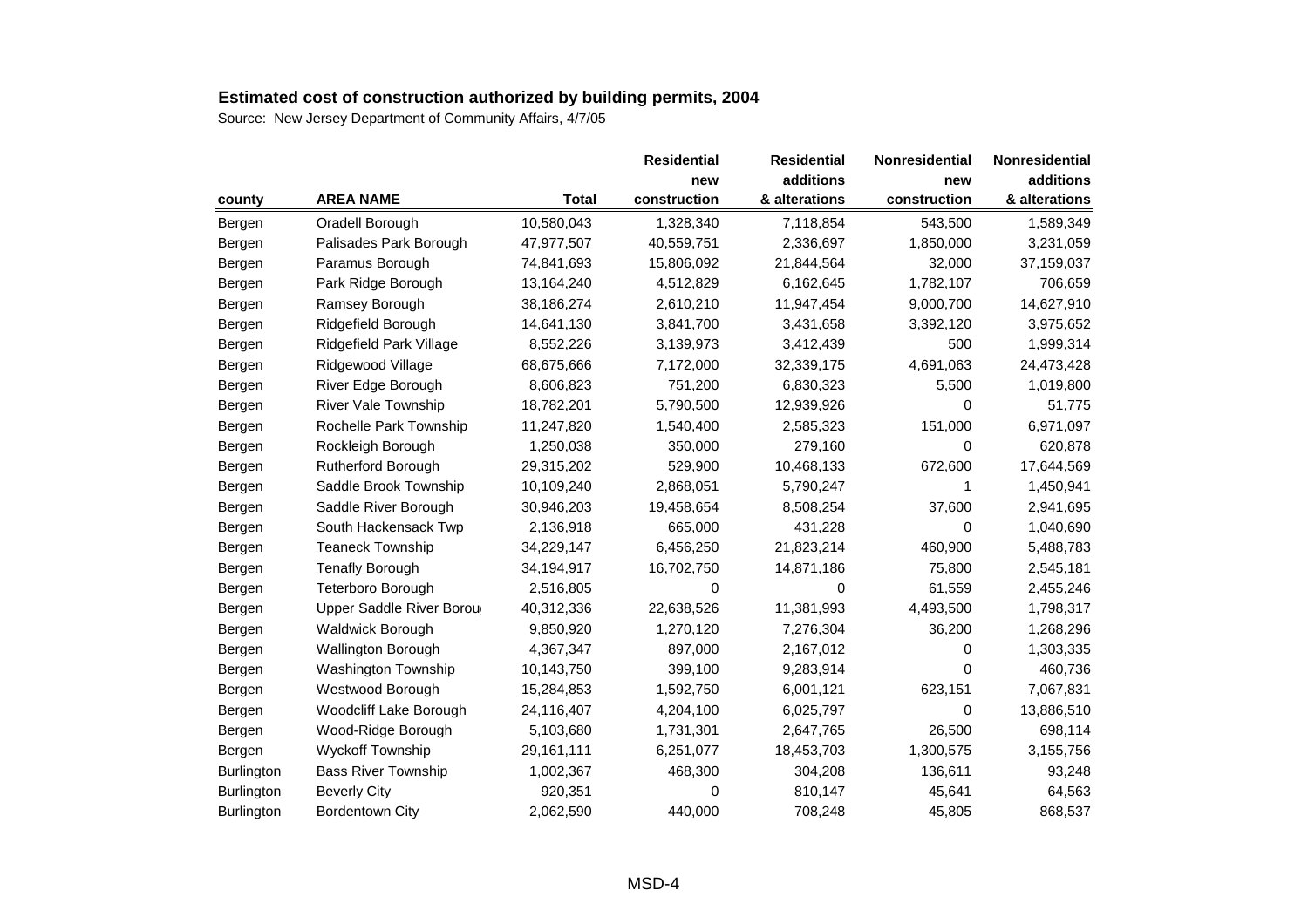|                   |                                |             | <b>Residential</b> | <b>Residential</b> | <b>Nonresidential</b> | Nonresidential |
|-------------------|--------------------------------|-------------|--------------------|--------------------|-----------------------|----------------|
|                   |                                |             | new                | additions          | new                   | additions      |
| county            | <b>AREA NAME</b>               | Total       | construction       | & alterations      | construction          | & alterations  |
| Burlington        | <b>Bordentown Township</b>     | 27,030,284  | 23,873,969         | 2,212,487          | 130,195               | 813,633        |
| <b>Burlington</b> | <b>Burlington City</b>         | 4,104,241   | 519,060            | 1,571,925          | 88,681                | 1,924,575      |
| <b>Burlington</b> | <b>Burlington Township</b>     | 28,159,896  | 1,191,010          | 4,333,101          | 11,885,806            | 10,749,979     |
| <b>Burlington</b> | <b>Chesterfield Township</b>   | 7,617,778   | 5,272,091          | 1,083,970          | 692,300               | 569,417        |
| Burlington        | Cinnaminson Township           | 13,252,161  | 4,508,725          | 4,018,136          | 1,994,817             | 2,730,483      |
| <b>Burlington</b> | Delanco Township               | 21,698,093  | 12,475,230         | 631,786            | 7,605,738             | 985,339        |
| Burlington        | Delran Township                | 17,396,888  | 6,137,610          | 3,341,396          | 3,078,056             | 4,839,826      |
| Burlington        | Eastampton Township            | 3,086,353   | 463,891            | 1,202,406          | 657,616               | 762,440        |
| <b>Burlington</b> | <b>Edgewater Park Township</b> | 3,987,084   | 161,000            | 2,400,173          | 8,000                 | 1,417,911      |
| <b>Burlington</b> | Evesham Township               | 55,490,270  | 18,727,051         | 5,554,723          | 5,549,727             | 25,658,769     |
| Burlington        | Fieldsboro Borough             | 747,997     | 0                  | 612,788            | 0                     | 135,209        |
| Burlington        | Florence Township              | 26,545,586  | 10,467,009         | 2,532,721          | 12,297,012            | 1,248,844      |
| <b>Burlington</b> | Hainesport Township            | 9,894,293   | 2,930,128          | 2,075,339          | 1,295,813             | 3,593,013      |
| <b>Burlington</b> | Lumberton Township             | 21,102,130  | 11,236,880         | 2,742,098          | 3,615,822             | 3,507,330      |
| <b>Burlington</b> | <b>Mansfield Township</b>      | 15,186,055  | 8,093,863          | 1,204,024          | 3,134,589             | 2,753,579      |
| Burlington        | Maple Shade Borough            | 12,480,438  | 6,951,154          | 3,381,895          | 0                     | 2,147,389      |
| <b>Burlington</b> | <b>Medford Township</b>        | 28,609,382  | 12,540,006         | 7,251,906          | 1,502,396             | 7,315,074      |
| Burlington        | Medford Lakes Borough          | 4,245,663   | 719,850            | 2,379,897          | 909,200               | 236,716        |
| Burlington        | Moorestown Township            | 49,626,752  | 13,247,087         | 12,269,874         | 1,046,201             | 23,063,590     |
| <b>Burlington</b> | Mount Holly Township           | 13,774,744  | 1,017,900          | 2,287,999          | 10,000                | 10,458,845     |
| Burlington        | Mount Laurel Township          | 137,857,479 | 18,277,543         | 10,281,600         | 75,682,068            | 33,616,268     |
| <b>Burlington</b> | New Hanover Township           | 778,101     | 426,575            | 241,186            | 45,950                | 64,390         |
| Burlington        | North Hanover Township         | 22,228,991  | 4,441,220          | 485,263            | 15,748,247            | 1,554,261      |
| Burlington        | Palmyra Borough                | 3,488,431   | 0                  | 953,719            | 782,170               | 1,752,542      |
| Burlington        | Pemberton Borough              | 385,148     | 120,000            | 163,339            | 90,000                | 11,809         |
| Burlington        | Pemberton Township             | 11,293,111  | 2,700,703          | 4,306,628          | 442,225               | 3,843,555      |
| Burlington        | Riverside Township             | 7,866,158   | 446,000            | 1,247,410          | 101,600               | 6,071,148      |
| <b>Burlington</b> | <b>Riverton Borough</b>        | 1,147,973   | 4,000              | 1,006,303          | 12,350                | 125,320        |
| Burlington        | Shamong Township               | 5,907,048   | 1,172,945          | 1,041,685          | 207,855               | 3,484,563      |
| Burlington        | Southampton Township           | 11,611,981  | 3,403,683          | 2,663,213          | 1,495,564             | 4,049,521      |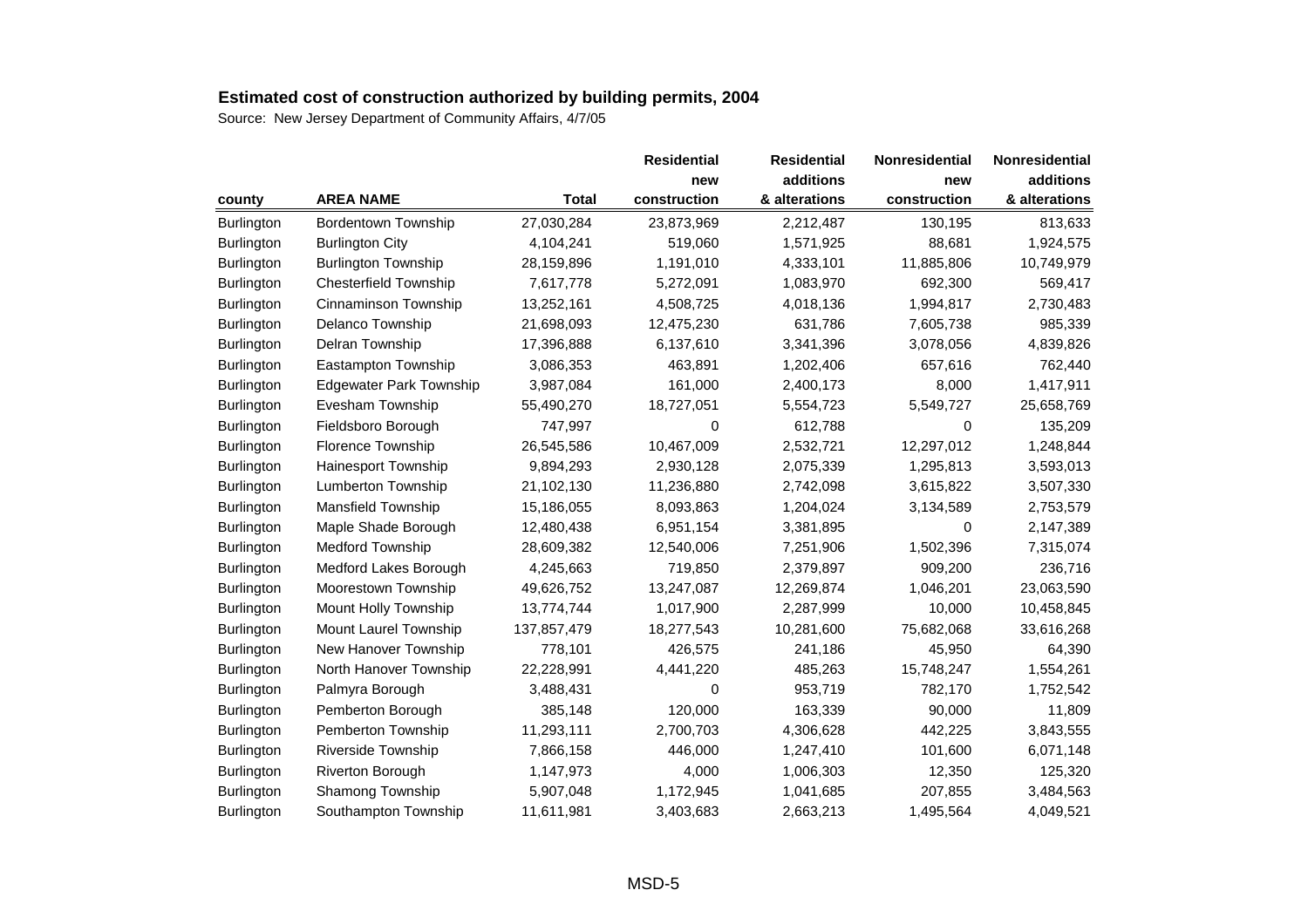|                   |                            |              | <b>Residential</b> | <b>Residential</b> | Nonresidential | Nonresidential |
|-------------------|----------------------------|--------------|--------------------|--------------------|----------------|----------------|
|                   |                            |              | new                | additions          | new            | additions      |
| county            | <b>AREA NAME</b>           | <b>Total</b> | construction       | & alterations      | construction   | & alterations  |
| Burlington        | Springfield Township       | 11,824,925   | 2,658,700          | 1,336,782          | 4,893,190      | 2,936,253      |
| <b>Burlington</b> | <b>Tabernacle Township</b> | 12,771,582   | 1,982,250          | 324,950            | 3,329,501      | 7,134,881      |
| <b>Burlington</b> | <b>Washington Township</b> | 203,765      | 86,008             | 85,711             | 7,000          | 25,046         |
| Burlington        | <b>Westampton Township</b> | 28,507,963   | 10,926,985         | 2,020,111          | 7,960,565      | 7,600,302      |
| Burlington        | Willingboro Township       | 10,487,735   | 3,331,806          | 5,493,096          | 462,500        | 1,200,333      |
| Burlington        | Woodland Township          | 1,462,626    | 1,131,050          | 106,220            | 114,781        | 110,575        |
| Burlington        | Wrightstown Borough        | 535,636      | 163,900            | 91,935             | $\Omega$       | 279,801        |
| Camden            | Audubon Borough            | 16,494,917   | 126,520            | 2,293,737          | 2,612,149      | 11,462,511     |
| Camden            | Audubon Park Borough       | 92,300       | 0                  | 61,050             | 25,000         | 6,250          |
| Camden            | Barrington Borough         | 11,903,944   | 2,517,256          | 2,316,498          | 0              | 7,070,190      |
| Camden            | Bellmawr Borough           | 4,108,079    | 372,780            | 2,227,359          | 470,896        | 1,037,044      |
| Camden            | Berlin Borough             | 14,183,775   | 7,311,826          | 1,371,515          | 886,331        | 4,614,103      |
| Camden            | <b>Berlin Township</b>     | 11,207,579   | 1,102,101          | 1,112,202          | 0              | 8,993,276      |
| Camden            | Brooklawn Borough          | 685,987      | 0                  | 567,304            | 0              | 118,683        |
| Camden            | Camden City                | 69,418,884   | 11,294,108         | 11,616,661         | 33,028,022     | 13,480,093     |
| Camden            | Cherry Hill Township       | 76,305,506   | 7,246,196          | 16,279,694         | 4,574,012      | 48,205,604     |
| Camden            | <b>Chesilhurst Borough</b> | 1,318,341    | 940,150            | 302,991            | 0              | 75,200         |
| Camden            | Clementon Borough          | 2,256,371    | 481,000            | 573,534            | 142,587        | 1,059,250      |
| Camden            | Collingswood Borough       | 4,573,874    | $\mathbf 0$        | 3,611,589          | 0              | 962,285        |
| Camden            | Gibbsboro Borough          | 1,851,230    | 258,285            | 671,173            | 463,150        | 458,622        |
| Camden            | <b>Gloucester City</b>     | 10,506,585   | 1,084,674          | 1,797,972          | 951,761        | 6,672,178      |
| Camden            | Gloucester Township        | 58,950,873   | 17,608,134         | 8,263,147          | 23,681,509     | 9,398,083      |
| Camden            | Haddon Township            | 6,051,611    | 372,140            | 4,455,575          | 1,600          | 1,222,296      |
| Camden            | Haddonfield Borough        | 14,751,822   | 3,855,025          | 9,440,671          | 0              | 1,456,126      |
| Camden            | Haddon Heights Borough     | 4,777,505    | 248,700            | 4,075,705          | 16,200         | 436,900        |
| Camden            | Hi-nella Borough           | 118,920      | 0                  | 61,950             | 0              | 56,970         |
| Camden            | Laurel Springs Borough     | 627,467      | 3,716              | 555,851            | 29,300         | 38,600         |
| Camden            | Lawnside Borough           | 2,788,570    | 1,709,219          | 855,222            | 25,000         | 199,129        |
| Camden            | Lindenwold Borough         | 2,964,183    | 339,017            | 889,562            | 1,358,552      | 377,052        |
| Camden            | Magnolia Borough           | 1,745,157    | 344,800            | 871,929            | 0              | 528,428        |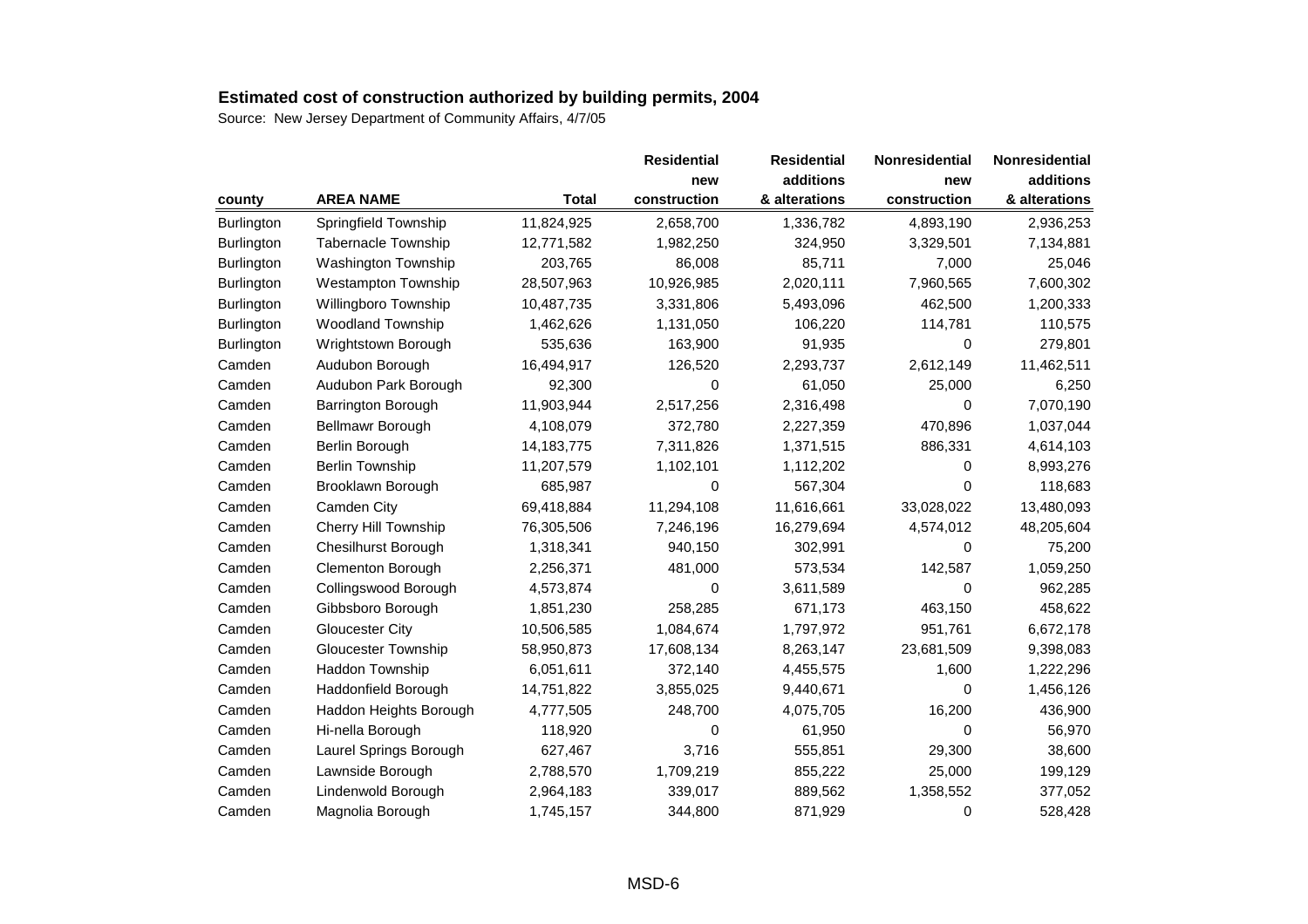|          |                           |              | <b>Residential</b> | <b>Residential</b> | <b>Nonresidential</b> | Nonresidential |
|----------|---------------------------|--------------|--------------------|--------------------|-----------------------|----------------|
|          |                           |              | new                | additions          | new                   | additions      |
| county   | <b>AREA NAME</b>          | <b>Total</b> | construction       | & alterations      | construction          | & alterations  |
| Camden   | Merchantville Borough     | 973,291      | $\Omega$           | 827,718            | $\Omega$              | 145,573        |
| Camden   | Mount Ephraim Borough     | 7,036,352    | 275,000            | 957,846            | 849,000               | 4,954,506      |
| Camden   | Oaklyn Borough            | 1,154,002    | 245,000            | 800,372            | 0                     | 108,630        |
| Camden   | Pennsauken Township       | 21,077,831   | 987,300            | 4,156,146          | 5,369,279             | 10,565,106     |
| Camden   | Pine Hill Borough         | 2,307,762    | 469,900            | 1,264,311          | 453,600               | 119,951        |
| Camden   | Pine Valley Borough       | 1,633,645    | 0                  | 1,633,645          | 0                     | $\Omega$       |
| Camden   | Runnemede Borough         | 5,339,149    | 1,524,725          | 1,545,694          | 1,512,600             | 756,130        |
| Camden   | Somerdale Borough         | 1,316,635    | 285,800            | 857,399            | 0                     | 173,436        |
| Camden   | Stratford Borough         | 2,893,689    | 299,400            | 1,272,948          | 364,000               | 957,341        |
| Camden   | Tavistock Borough         | 0            | 0                  | 0                  | 0                     | 0              |
| Camden   | Voorhees Township         | 47,905,013   | 17,757,600         | 4,333,387          | 5,013,025             | 20,801,001     |
| Camden   | <b>Waterford Township</b> | 4,879,046    | 2,021,631          | 1,799,129          | 262,612               | 795,674        |
| Camden   | Winslow Township          | 72,289,472   | 50,941,717         | 4,411,457          | 13,841,080            | 3,095,218      |
| Camden   | Woodlynne Borough         | 205,396      | $\mathbf 0$        | 179,882            | $\Omega$              | 25,514         |
| Cape May | Avalon Borough            | 69,592,080   | 46,050,076         | 10,407,754         | 2,179,415             | 10,954,835     |
| Cape May | Cape May City             | 25,701,478   | 11,434,079         | 6,390,657          | 34,000                | 7,842,742      |
| Cape May | Cape May Point Borough    | 2,910,250    | 2,178,835          | 662,695            | 27,655                | 41,065         |
| Cape May | Dennis Township           | 9,632,980    | 2,045,500          | 1,964,557          | 1,918,173             | 3,704,750      |
| Cape May | Lower Township            | 37,402,968   | 12,262,397         | 15,358,486         | 3,316,450             | 6,465,635      |
| Cape May | Middle Township           | 51,945,650   | 26,749,357         | 3,080,962          | 15,490,788            | 6,624,543      |
| Cape May | North Wildwood City       | 26,932,216   | 21,398,395         | 4,275,406          | 529,500               | 728,915        |
| Cape May | Ocean City                | 132,180,792  | 88,689,673         | 13,450,983         | 10,004,107            | 20,036,029     |
| Cape May | Sea Isle City             | 36,426,319   | 31,203,711         | 4,012,448          | 979,700               | 230,460        |
| Cape May | Stone Harbor Borough      | 21,712,010   | 14,072,811         | 7,014,580          | 21,001                | 603,618        |
| Cape May | <b>Upper Township</b>     | 20,443,000   | 9,094,063          | 5,981,069          | 3,663,085             | 1,704,783      |
| Cape May | West Cape May Borough     | 2,166,510    | 1,210,894          | 878,026            | 42,900                | 34,690         |
| Cape May | West Wildwood Borough     | 3,243,727    | 2,795,906          | 441,971            | 0                     | 5,850          |
| Cape May | Wildwood City             | 53,778,069   | 50,481,922         | 2,243,012          | 330,000               | 723,135        |
| Cape May | Wildwood Crest Borough    | 27,471,217   | 21,962,630         | 3,529,647          | 0                     | 1,978,940      |
| Cape May | Woodbine Borough          | 834,135      | 291,850            | 351,655            | 124,180               | 66,450         |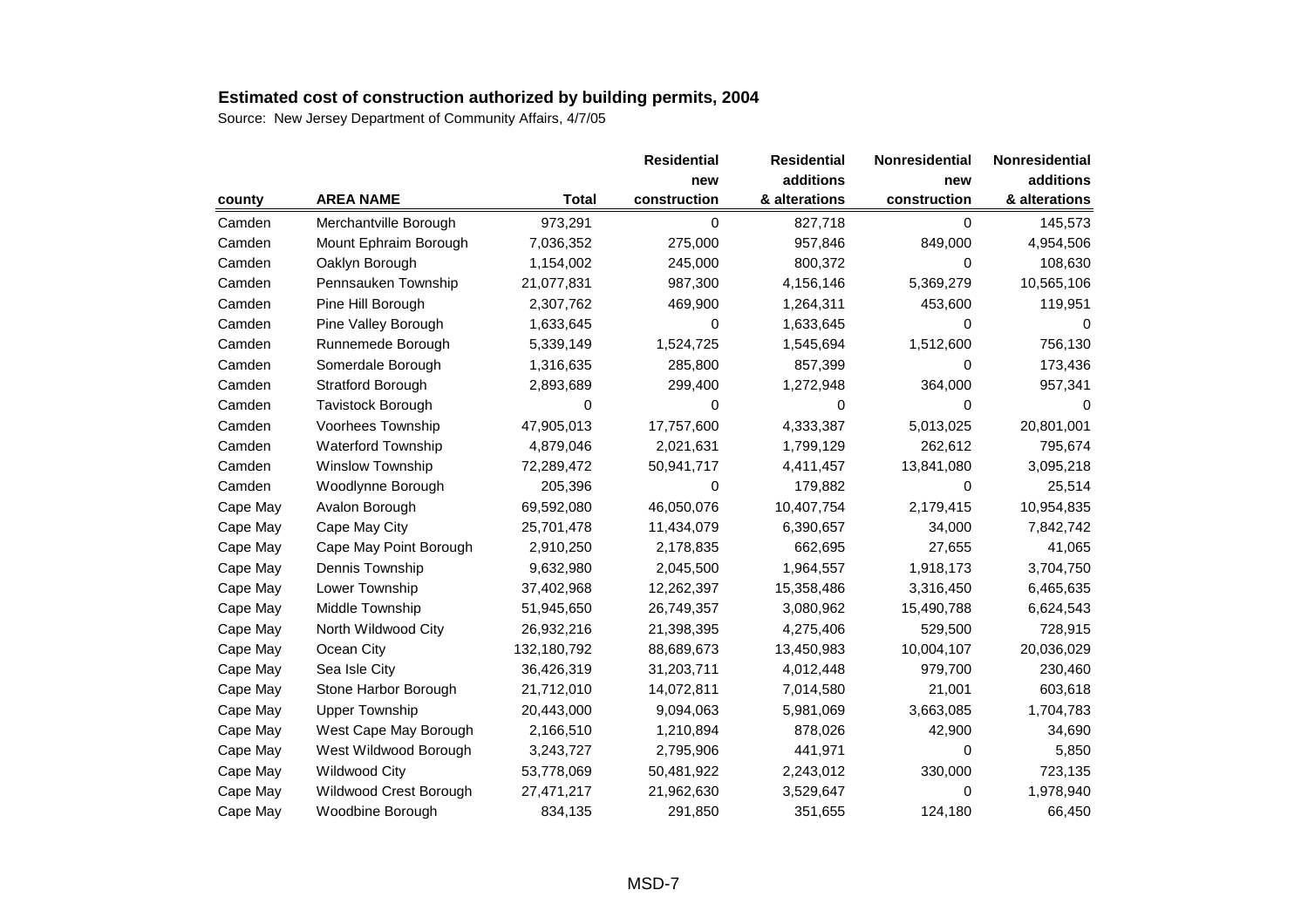|              |                                 |              | <b>Residential</b> | <b>Residential</b> | <b>Nonresidential</b> | Nonresidential |
|--------------|---------------------------------|--------------|--------------------|--------------------|-----------------------|----------------|
|              |                                 |              | new                | additions          | new                   | additions      |
| county       | <b>AREA NAME</b>                | <b>Total</b> | construction       | & alterations      | construction          | & alterations  |
| Cumberland   | <b>Bridgeton City</b>           | 28,290,345   | 18,720,180         | 3,399,227          | 1,971,815             | 4,199,123      |
| Cumberland   | <b>Commercial Township</b>      | 1,589,956    | 329,150            | 683,875            | 177,031               | 399,900        |
| Cumberland   | Deerfield Township              | 4,423,063    | 2,206,087          | 231,152            | 146,610               | 1,839,214      |
| Cumberland   | Downe Township                  | 506,486      | 140,550            | 267,200            | 47,200                | 51,536         |
| Cumberland   | <b>Fairfield Township</b>       | 2,414,677    | 1,386,088          | 378,559            | 286,796               | 363,234        |
| Cumberland   | Greenwich Township              | 301,286      | 0                  | 149,014            | 137,572               | 14,700         |
| Cumberland   | <b>Hopewell Township</b>        | 4,246,528    | 1,769,500          | 1,241,155          | 724,967               | 510,906        |
| Cumberland   | Lawrence Township               | 2,219,550    | 1,018,000          | 1,201,550          | 0                     | 0              |
| Cumberland   | <b>Maurice River Township</b>   | 2,277,610    | 1,124,792          | 882,650            | 127,972               | 142,196        |
| Cumberland   | Millville City                  | 44,364,148   | 12,637,224         | 4,578,366          | 8,127,427             | 19,021,131     |
| Cumberland   | Shiloh Borough                  | 306,395      | 180,450            | 88,420             | 17,500                | 20,025         |
| Cumberland   | <b>Stow Creek Township</b>      | 1,250,557    | 820,000            | 173,757            | 190,700               | 66,100         |
| Cumberland   | <b>Upper Deerfield Township</b> | 8,896,659    | 2,728,935          | 1,089,628          | 1,643,378             | 3,434,718      |
| Cumberland   | <b>Vineland City</b>            | 111,446,265  | 16,006,215         | 6,942,963          | 58,500,786            | 29,996,301     |
| Essex        | <b>Belleville Town</b>          | 10,251,421   | 679,000            | 6,073,129          | 0                     | 3,499,292      |
| Essex        | <b>Bloomfield Township</b>      | 79,500,801   | 2,366,000          | 11,195,190         | 11,000                | 65,928,611     |
| Essex        | Caldwell Township               | 7,124,053    | 109,100            | 5,499,507          | 509,859               | 1,005,587      |
| <b>Essex</b> | Cedar Grove Township            | 19,748,364   | 3,398,025          | 13,556,756         | 1,182,218             | 1,611,365      |
| <b>Essex</b> | East Orange City                | 64,640,808   | 17,713,251         | 8,939,761          | 21,901,884            | 16,085,912     |
| Essex        | <b>Essex Fells Township</b>     | 6,937,340    | 457,700            | 4,063,278          | 2,405,900             | 10,462         |
| Essex        | <b>Fairfield Township</b>       | 19,030,711   | 3,252,464          | 3,504,719          | 2,451,653             | 9,821,875      |
| <b>Essex</b> | Glen Ridge Borough              | 8,635,477    | 415,320            | 7,041,873          | 0                     | 1,178,284      |
| Essex        | Irvington Township              | 45,261,831   | 750,630            | 7,154,722          | 22,164,000            | 15,192,479     |
| Essex        | Livingston Township             | 66,426,617   | 25,396,573         | 18,193,983         | 4,899,052             | 17,937,009     |
| Essex        | Maplewood Township              | 19,208,119   | 526,215            | 11,627,740         | 4,480,500             | 2,573,664      |
| Essex        | Millburn Township               | 68,309,795   | 16,484,721         | 37,091,439         | 185,600               | 14,548,035     |
| Essex        | Montclair Township              | 49,583,137   | 3,047,485          | 27,310,732         | 5,594,399             | 13,630,521     |
| Essex        | <b>Newark City</b>              | 237,270,420  | 104,949,627        | 15,314,013         | 54,609,109            | 62,397,671     |
| <b>Essex</b> | North Caldwell Borough          | 25,388,797   | 1,748,891          | 7,391,462          | 0                     | 16,248,444     |
| Essex        | Nutley Township                 | 15,110,360   | 320,400            | 7,840,606          | 320,800               | 6,628,554      |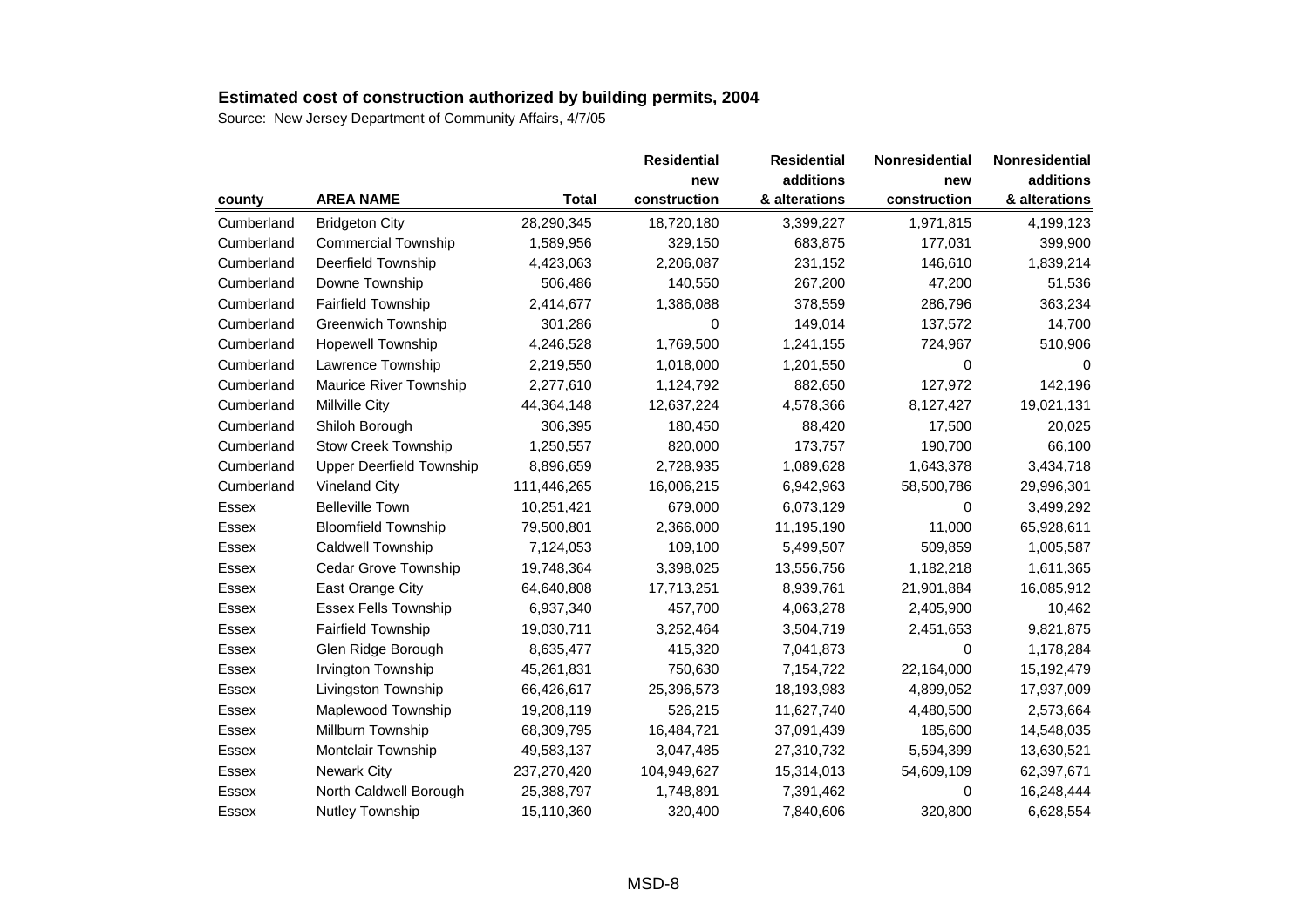|              |                                |              | <b>Residential</b> | <b>Residential</b> | <b>Nonresidential</b> | <b>Nonresidential</b> |
|--------------|--------------------------------|--------------|--------------------|--------------------|-----------------------|-----------------------|
|              |                                |              | new                | additions          | new                   | additions             |
| county       | <b>AREA NAME</b>               | <b>Total</b> | construction       | & alterations      | construction          | & alterations         |
| Essex        | City of Orange Township        | 19,477,449   | 5,593,210          | 5,846,842          | 205,200               | 7,832,197             |
| Essex        | Roseland Borough               | 20,201,951   | 7,490,900          | 3,939,896          | 2,467,000             | 6,304,155             |
| <b>Essex</b> | South Orange Village           | 21,632,556   | 5,897,450          | 12,607,449         | 726,000               | 2,401,657             |
| Essex        | Verona Township                | 10,308,619   | 235,800            | 8,955,989          | 133,657               | 983,173               |
| <b>Essex</b> | West Caldwell Township         | 13,173,926   | 2,066,100          | 6,164,702          | 1,058,750             | 3,884,374             |
| Essex        | West Orange Township           | 83,322,436   | 2,116,616          | 13,695,860         | 47,961,433            | 19,548,527            |
| Gloucester   | Clayton Borough                | 4,880,958    | 1,934,600          | 1,068,301          | 27,894                | 1,850,163             |
| Gloucester   | Deptford Township              | 39,244,729   | 23,602,698         | 4,819,026          | 3,984,933             | 6,838,072             |
| Gloucester   | <b>East Greenwich Township</b> | 16,593,275   | 12,560,228         | 2,553,250          | 452,247               | 1,027,550             |
| Gloucester   | <b>Elk Township</b>            | 4,417,734    | 3,020,740          | 1,025,660          | 164,914               | 206,420               |
| Gloucester   | Franklin Township              | 24,584,039   | 18,771,669         | 2,410,849          | 2,410,248             | 991,273               |
| Gloucester   | Glassboro Borough              | 12,047,736   | 4,110,770          | 2,393,612          | 1,775,430             | 3,767,924             |
| Gloucester   | <b>Greenwich Township</b>      | 4,572,114    | 162,000            | 1,232,801          | 1                     | 3,177,312             |
| Gloucester   | Harrison Township              | 33,548,189   | 19,112,553         | 2,417,084          | 7,395,940             | 4,622,612             |
| Gloucester   | Logan Township                 | 22,663,432   | 6,662,574          | 1,484,520          | 2,385,060             | 12, 131, 278          |
| Gloucester   | Mantua Township                | 11,951,357   | 4,973,890          | 3,165,705          | 1,328,894             | 2,482,868             |
| Gloucester   | Monroe Township                | 60,973,637   | 25,972,843         | 5,155,006          | 24,656,178            | 5,189,610             |
| Gloucester   | National Park Borough          | 1,482,827    | 1,045,500          | 394,827            | 0                     | 42,500                |
| Gloucester   | Newfield Borough               | 620,400      | 369,000            | 220,900            | 28,000                | 2,500                 |
| Gloucester   | Paulsboro Borough              | 1,980,376    | 29,000             | 748,930            | 32,613                | 1,169,833             |
| Gloucester   | Pitman Borough                 | 3,748,127    | 119,475            | 3,536,418          | $\Omega$              | 92,234                |
| Gloucester   | South Harrison Township        | 6,288,293    | 1,861,400          | 718,029            | 3,632,080             | 76,784                |
| Gloucester   | Swedesborough Borough          | 691,666      | 129,300            | 324,929            | 35,000                | 202,437               |
| Gloucester   | Washington Township            | 67,972,345   | 8,975,489          | 3,825,582          | 34,335,054            | 20,836,220            |
| Gloucester   | Wenonah Borough                | 4,606,086    | 62,800             | 746,219            | 3,700                 | 3,793,367             |
| Gloucester   | West Deptford Township         | 34,745,545   | 20,872,178         | 4,429,831          | 776,091               | 8,667,445             |
| Gloucester   | Westville Borough              | 861,015      | 140,000            | 463,840            | 24,001                | 233,174               |
| Gloucester   | <b>Woodbury City</b>           | 16,773,017   | 991,020            | 1,416,252          | 436,167               | 13,929,578            |
| Gloucester   | Woodbury Heights Boroug        | 7,236,983    | 682,550            | 621,381            | 23,000                | 5,910,052             |
| Gloucester   | <b>Woolwich Township</b>       | 79,248,257   | 59,131,161         | 205,111            | 17,031,515            | 2,880,470             |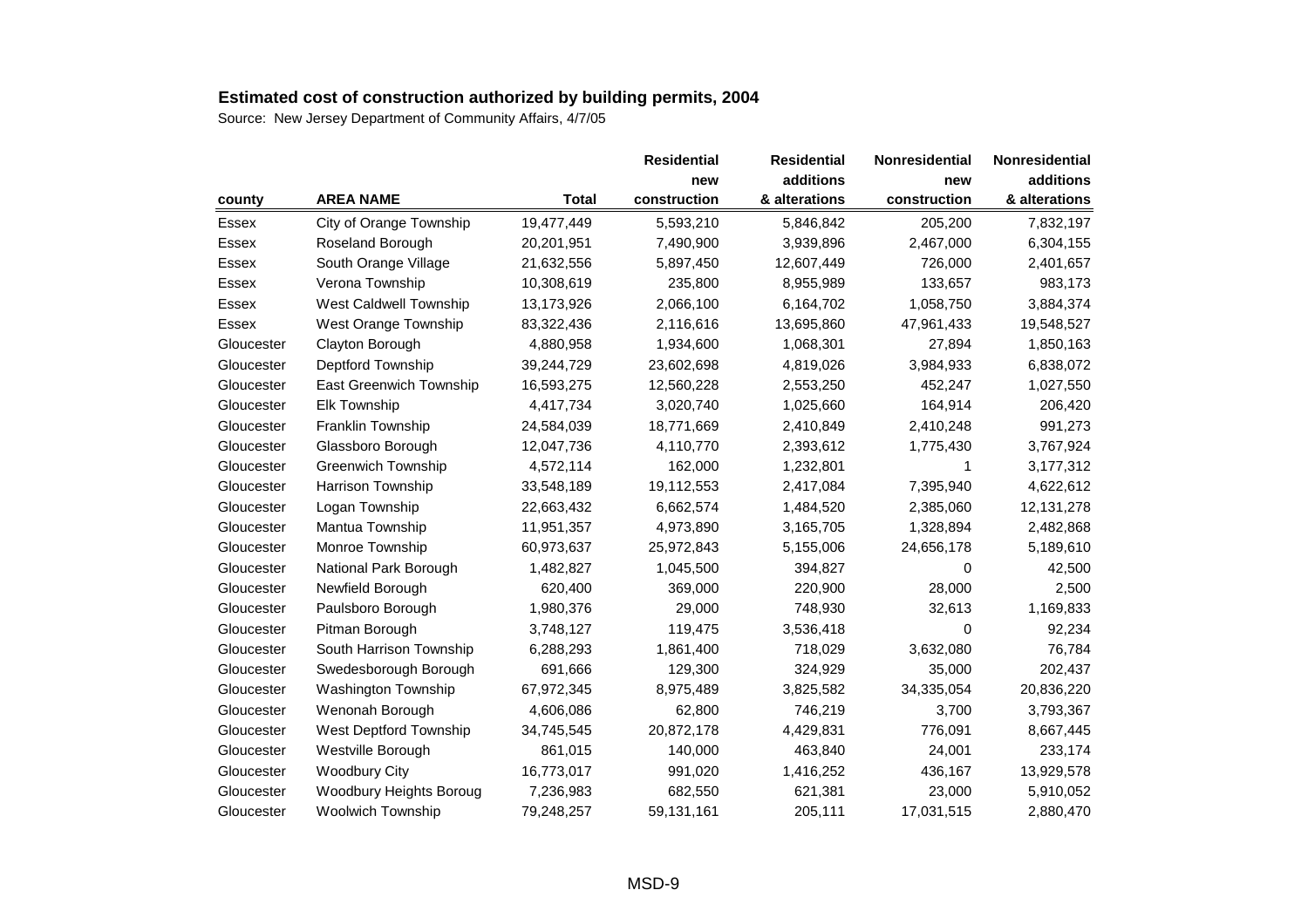|           |                           |              | <b>Residential</b> | <b>Residential</b> | <b>Nonresidential</b> | Nonresidential |
|-----------|---------------------------|--------------|--------------------|--------------------|-----------------------|----------------|
|           |                           |              | new                | additions          | new                   | additions      |
| county    | <b>AREA NAME</b>          | <b>Total</b> | construction       | & alterations      | construction          | & alterations  |
| Hudson    | <b>Bayonne City</b>       | 60,531,700   | 35,892,924         | 14,791,942         | 225,300               | 9,621,534      |
| Hudson    | East Newark Borough       | 999,571      | 290,000            | 267,678            | 0                     | 441,893        |
| Hudson    | Guttenberg Town           | 6,127,379    | 1,014,128          | 4,344,985          | 227,000               | 541,266        |
| Hudson    | <b>Harrison Town</b>      | 52,628,506   | 1,692,601          | 1,640,714          | 48,450,861            | 844,330        |
| Hudson    | Hoboken City              | 150,343,066  | 105,173,870        | 28,285,521         | 2,376,300             | 14,507,375     |
| Hudson    | Jersey City               | 247,560,197  | 108,441,026        | 49,268,497         | 4,554,203             | 85,296,471     |
| Hudson    | <b>Kearny Town</b>        | 20,730,528   | 6,494,756          | 7,568,217          | 467,900               | 6,199,655      |
| Hudson    | North Bergen Township     | 30,571,592   | 9,642,988          | 11,460,225         | 3,593,134             | 5,875,245      |
| Hudson    | Secaucus Town             | 48,579,447   | 13,015,280         | 4,450,368          | 7,158,959             | 23,954,840     |
| Hudson    | <b>Union City</b>         | 52,632,920   | 18,279,000         | 13,924,944         | 14,641,000            | 5,787,976      |
| Hudson    | Weehawken Township        | 41,339,525   | 23,323,464         | 9,236,645          | 0                     | 8,779,416      |
| Hudson    | West New York Town        | 133,009,142  | 74,549,535         | 5,692,333          | 47,510,478            | 5,256,796      |
| Hunterdon | Alexandria Township       | 10,974,554   | 6,407,775          | 2,659,995          | 1,143,125             | 763,659        |
| Hunterdon | Bethlehem Township        | 3,302,086    | 381,900            | 2,191,441          | 0                     | 728,745        |
| Hunterdon | <b>Bloomsbury Borough</b> | 791,795      | 0                  | 172,985            | 0                     | 618,810        |
| Hunterdon | Califon Borough           | 1,054,699    | 274,900            | 618,134            | 11,000                | 150,665        |
| Hunterdon | Clinton Town              | 1,209,555    | $\mathbf 0$        | 0                  | 0                     | 1,209,555      |
| Hunterdon | Clinton Township          | 24,438,799   | 16,168,995         | 4,793,658          | 496,362               | 2,979,784      |
| Hunterdon | Delaware Township         | 9,853,437    | 3,134,666          | 3,725,770          | 1,382,031             | 1,610,970      |
| Hunterdon | East Amwell Township      | 6,815,958    | 1,790,195          | 3,448,321          | 933,000               | 644,442        |
| Hunterdon | Flemington Borough        | 2,670,283    | 130,001            | 671,356            | 361,750               | 1,507,176      |
| Hunterdon | Franklin Township         | 7,910,465    | 5,737,200          | 1,467,175          | 384,248               | 321,842        |
| Hunterdon | Frenchtown Borough        | 1,357,993    | 128,000            | 1,166,178          | 0                     | 63,815         |
| Hunterdon | Glen Gardner Borough      | 794,087      | 0                  | 770,109            | 0                     | 23,978         |
| Hunterdon | Hampton Borough           | 1,632,586    | 1,281,904          | 326,037            | 0                     | 24,645         |
| Hunterdon | High Bridge Borough       | 1,725,006    | 437,500            | 1,129,411          | 400                   | 157,695        |
| Hunterdon | <b>Holland Township</b>   | 5,523,101    | 2,214,815          | 2,752,879          | 141,715               | 413,692        |
| Hunterdon | Kingwood Township         | 5,721,952    | 2,856,480          | 1,824,865          | 535,795               | 504,812        |
| Hunterdon | Lambertville City         | 21,465,007   | 17,261,059         | 2,895,073          | 10,000                | 1,298,875      |
| Hunterdon | Lebanon Borough           | 17,505,404   | 490,000            | 566,563            | 15,931,591            | 517,250        |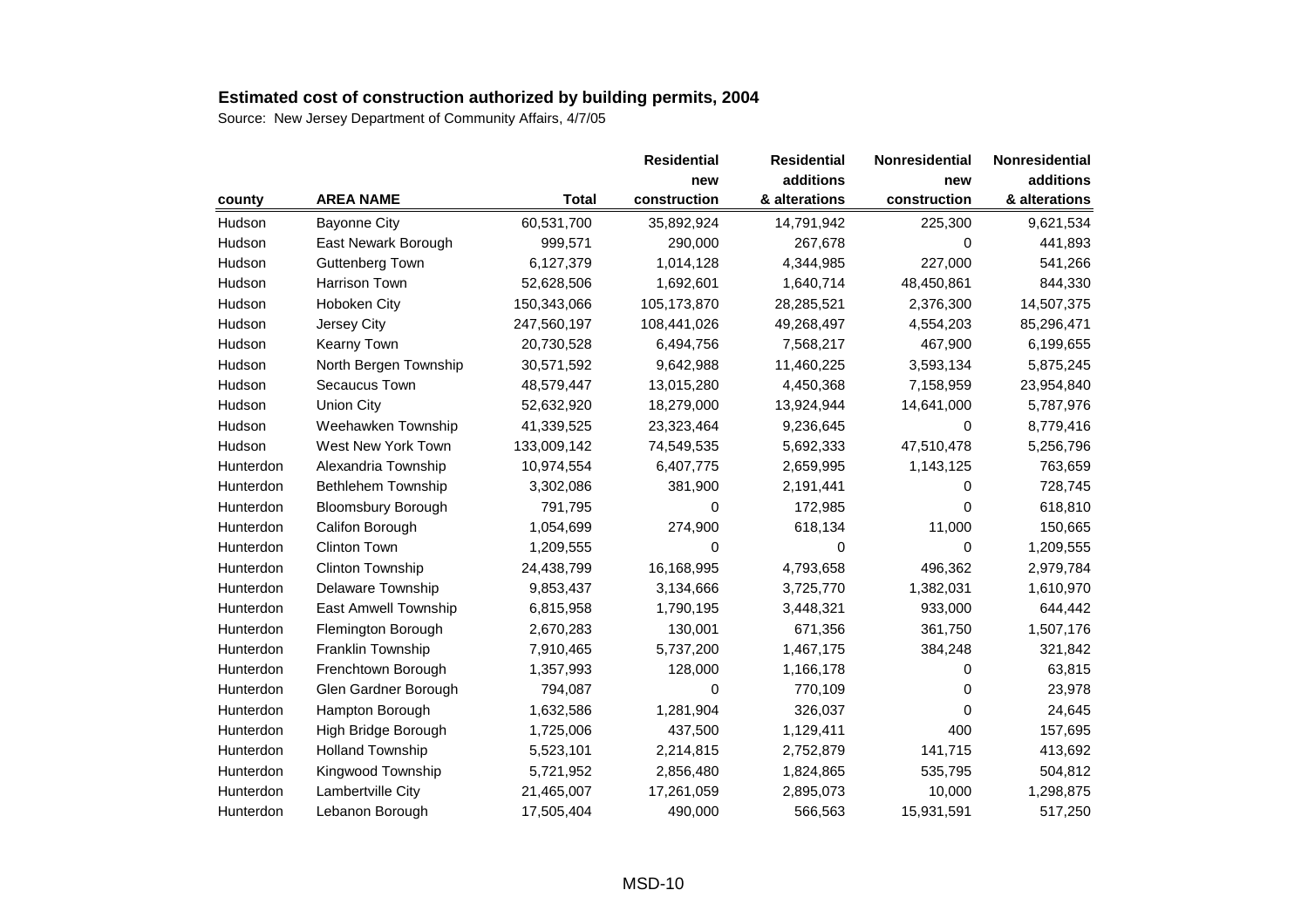|           |                              |              | <b>Residential</b> | <b>Residential</b> | <b>Nonresidential</b> | Nonresidential |
|-----------|------------------------------|--------------|--------------------|--------------------|-----------------------|----------------|
|           |                              |              | new                | additions          | new                   | additions      |
| county    | <b>AREA NAME</b>             | <b>Total</b> | construction       | & alterations      | construction          | & alterations  |
| Hunterdon | Lebanon Township             | 12,805,194   | 6,622,010          | 3,667,709          | 806,698               | 1,708,777      |
| Hunterdon | Milford Borough              | 1,405,017    | 716,400            | 589,776            | 0                     | 98,841         |
| Hunterdon | Raritan Township             | 85,283,834   | 25,836,633         | 7,413,849          | 36, 154, 774          | 15,878,578     |
| Hunterdon | Readington Township          | 25,826,605   | 8,150,162          | 8,167,517          | 1,325,171             | 8,183,755      |
| Hunterdon | Stockton Borough             | 552,628      | 151,100            | 344,163            | 17,000                | 40,365         |
| Hunterdon | Tewksbury Township           | 22,310,847   | 11,965,871         | 7,203,828          | 1,599,218             | 1,541,930      |
| Hunterdon | Union Township               | 8,207,828    | 3,526,800          | 1,953,016          | 1,522,713             | 1,205,299      |
| Hunterdon | <b>West Amwell Township</b>  | 5,462,037    | 1,374,050          | 275,583            | 1,910,677             | 1,901,727      |
| Mercer    | East Windsor Township        | 65,991,484   | 11,974,361         | 5,209,172          | 37,831,762            | 10,976,189     |
| Mercer    | <b>Ewing Township</b>        | 57,106,468   | 25,272,038         | 8,981,006          | 5,395,103             | 17,458,321     |
| Mercer    | Hamilton Township            | 112,166,579  | 15,871,276         | 20,692,552         | 32,984,580            | 42,618,171     |
| Mercer    | Hightstown Borough           | 28,925,112   | 706,950            | 1,842,389          | 169,800               | 26,205,973     |
| Mercer    | Hopewell Borough             | 1,723,471    | 5,000              | 1,389,705          | 22,500                | 306,266        |
| Mercer    | <b>Hopewell Township</b>     | 43,222,579   | 19,118,550         | 9,803,155          | 5,374,246             | 8,926,628      |
| Mercer    | Lawrence Township            | 80,092,557   | 13,610,703         | 17,947,184         | 8,883,231             | 39,651,439     |
| Mercer    | Pennington Borough           | 6,906,935    | 948,200            | 2,597,151          | 618,500               | 2,743,084      |
| Mercer    | Princeton Borough            | 147,774,620  | 73,234,988         | 37,486,850         | 12,630,786            | 24,421,996     |
| Mercer    | Princeton Township           | 59,986,817   | 12,879,680         | 24,291,367         | 1,147,991             | 21,667,779     |
| Mercer    | <b>Trenton City</b>          | 66,570,511   | 3,337,053          | 11,510,484         | 23,823,703            | 27,899,271     |
| Mercer    | <b>Washington Township</b>   | 28,057,904   | 13,013,630         | 4,390,552          | 5,100,364             | 5,553,358      |
| Mercer    | West Windsor Township        | 69,193,216   | 41,177,932         | 9,580,128          | 1,167,001             | 17,268,155     |
| Middlesex | Carteret Borough             | 29,371,688   | 1,533,520          | 5,184,496          | 9,910,185             | 12,743,487     |
| Middlesex | Cranbury Township            | 64,433,337   | 11,126,291         | 4,734,523          | 36,843,445            | 11,729,078     |
| Middlesex | Dunellen Borough             | 4,319,108    | 1,193,500          | 60,000             | 10,000                | 3,055,608      |
| Middlesex | East Brunswick Township      | 51,934,297   | 8,462,810          | 23,902,041         | 1,564,000             | 18,005,446     |
| Middlesex | Edison Township              | 108,352,954  | 25,634,313         | 28,418,641         | 15,499,647            | 38,800,353     |
| Middlesex | Helmetta Borough             | 2,366,601    | 1,764,161          | 581,640            | $\Omega$              | 20,800         |
| Middlesex | <b>Highland Park Borough</b> | 20,502,957   | 881,450            | 4,784,859          | 13,565,000            | 1,271,648      |
| Middlesex | Jamesburg Borough            | 2,634,128    | 412,660            | 1,086,105          | 9,938                 | 1,125,425      |
| Middlesex | Old Bridge Township          | 59,004,250   | 27,078,021         | 16,861,338         | 5,653,648             | 9,411,243      |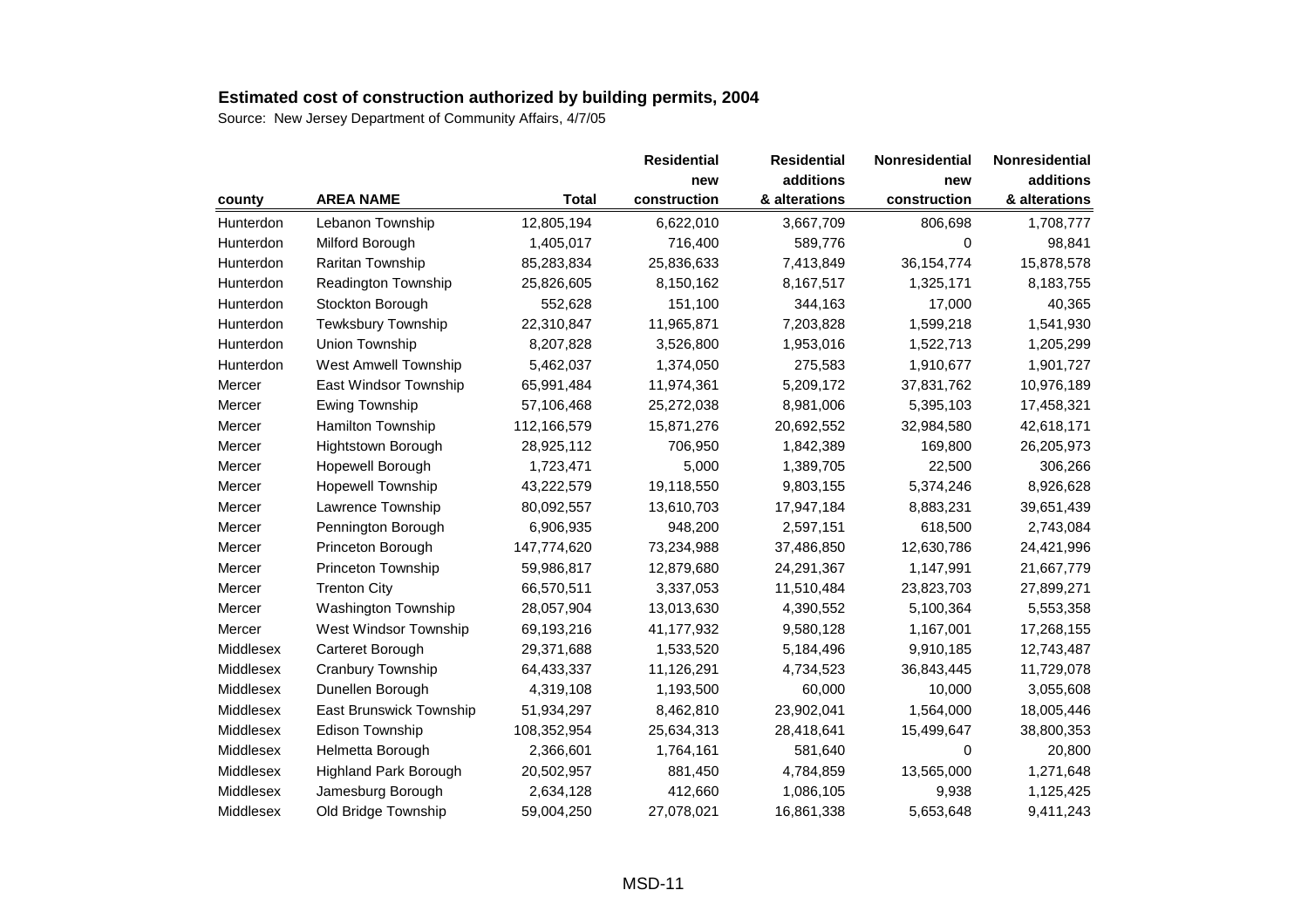|           |                              |              | <b>Residential</b> | <b>Residential</b> | <b>Nonresidential</b> | Nonresidential |
|-----------|------------------------------|--------------|--------------------|--------------------|-----------------------|----------------|
|           |                              |              | new                | additions          | new                   | additions      |
| county    | <b>AREA NAME</b>             | <b>Total</b> | construction       | & alterations      | construction          | & alterations  |
| Middlesex | Metuchen Borough             | 16,357,003   | 2,815,508          | 10,163,216         | 2,212,501             | 1,165,778      |
| Middlesex | Middlesex Borough            | 9,899,788    | 1,575,361          | 4,195,717          | 1,551,650             | 2,577,060      |
| Middlesex | Milltown Borough             | 3,128,304    | 317,250            | 1,200,400          | 805,500               | 805,154        |
| Middlesex | Monroe Township              | 216,916,359  | 128,324,817        | 6,858,708          | 58,920,242            | 22,812,592     |
| Middlesex | New Brunswick City           | 165,480,486  | 33,967,819         | 4,638,539          | 101,763,157           | 25,110,971     |
| Middlesex | North Brunswick Township     | 32,229,281   | 11,375,127         | 5,508,773          | 5,023,120             | 10,322,261     |
| Middlesex | Perth Amboy City             | 31,499,734   | 1,654,277          | 10,106,201         | 10,146,069            | 9,593,187      |
| Middlesex | Piscataway Township          | 65,954,032   | 13,630,916         | 10,818,147         | 9,862,712             | 31,642,257     |
| Middlesex | Plainsboro Township          | 34,073,283   | 8,600,664          | 5,737,005          | 4,503,716             | 15,231,898     |
| Middlesex | Sayreville Borough           | 31,998,511   | 15,673,497         | 9,201,953          | 3,706,507             | 3,416,554      |
| Middlesex | South Amboy City             | 10,378,644   | 6,783,200          | 2,439,966          | 109,170               | 1,046,308      |
| Middlesex | South Brunswick Township     | 123,624,080  | 14,203,644         | 11,491,742         | 55,162,435            | 42,766,259     |
| Middlesex | South Plainfield Borough     | 31,582,747   | 4,159,990          | 4,851,049          | 4,020,804             | 18,550,904     |
| Middlesex | South River Borough          | 20,694,363   | 796,080            | 4,042,345          | 14,392,085            | 1,463,853      |
| Middlesex | Spotswood Borough            | 4,116,068    | 352,650            | 2,246,447          | 350,000               | 1,166,971      |
| Middlesex | Woodbridge Township          | 140,382,790  | 6,823,741          | 25,041,955         | 65,581,561            | 42,935,533     |
| Monmouth  | Allenhurst Borough           | 1,392,510    | 0                  | 1,179,485          | 0                     | 213,025        |
| Monmouth  | Allentown Borough            | 986,320      | $\mathbf 0$        | 945,869            | 3,300                 | 37,151         |
| Monmouth  | <b>Asbury Park City</b>      | 37,196,802   | 409,500            | 8,356,633          | 0                     | 28,430,669     |
| Monmouth  | Atlantic Highlands Borougl   | 3,827,646    | 600,000            | 372,105            | 755,000               | 2,100,541      |
| Monmouth  | Avon-by-the-Sea Borough      | 8,734,610    | 6,051,550          | 2,562,660          | 64,000                | 56,400         |
| Monmouth  | Belmar Borough               | 9,317,770    | 3,479,902          | 4,934,515          | 204,900               | 698,453        |
| Monmouth  | <b>Bradley Beach Borough</b> | 8,347,516    | 2,976,950          | 2,932,316          | 72,000                | 2,366,250      |
| Monmouth  | <b>Brielle Borough</b>       | 10,084,216   | 5,055,269          | 3,090,582          | 79,300                | 1,859,065      |
| Monmouth  | <b>Colts Neck Township</b>   | 34,064,825   | 16,435,721         | 14,561,719         | 1,532,725             | 1,534,660      |
| Monmouth  | Deal Borough                 | 5,892,279    | 2,964,540          | 2,783,643          | 0                     | 144,096        |
| Monmouth  | Eatontown Borough            | 35,405,922   | 8,639,892          | 3,549,373          | 10,667,244            | 12,549,413     |
| Monmouth  | Englishtown Borough          | 1,974,233    | 235,485            | 13,842             | 978,364               | 746,542        |
| Monmouth  | Fair Haven Borough           | 13,691,586   | 3,698,525          | 8,335,540          | 5,445                 | 1,652,076      |
| Monmouth  | Farmingdale Borough          | 452,687      | 0                  | 393,708            | 0                     | 58,979         |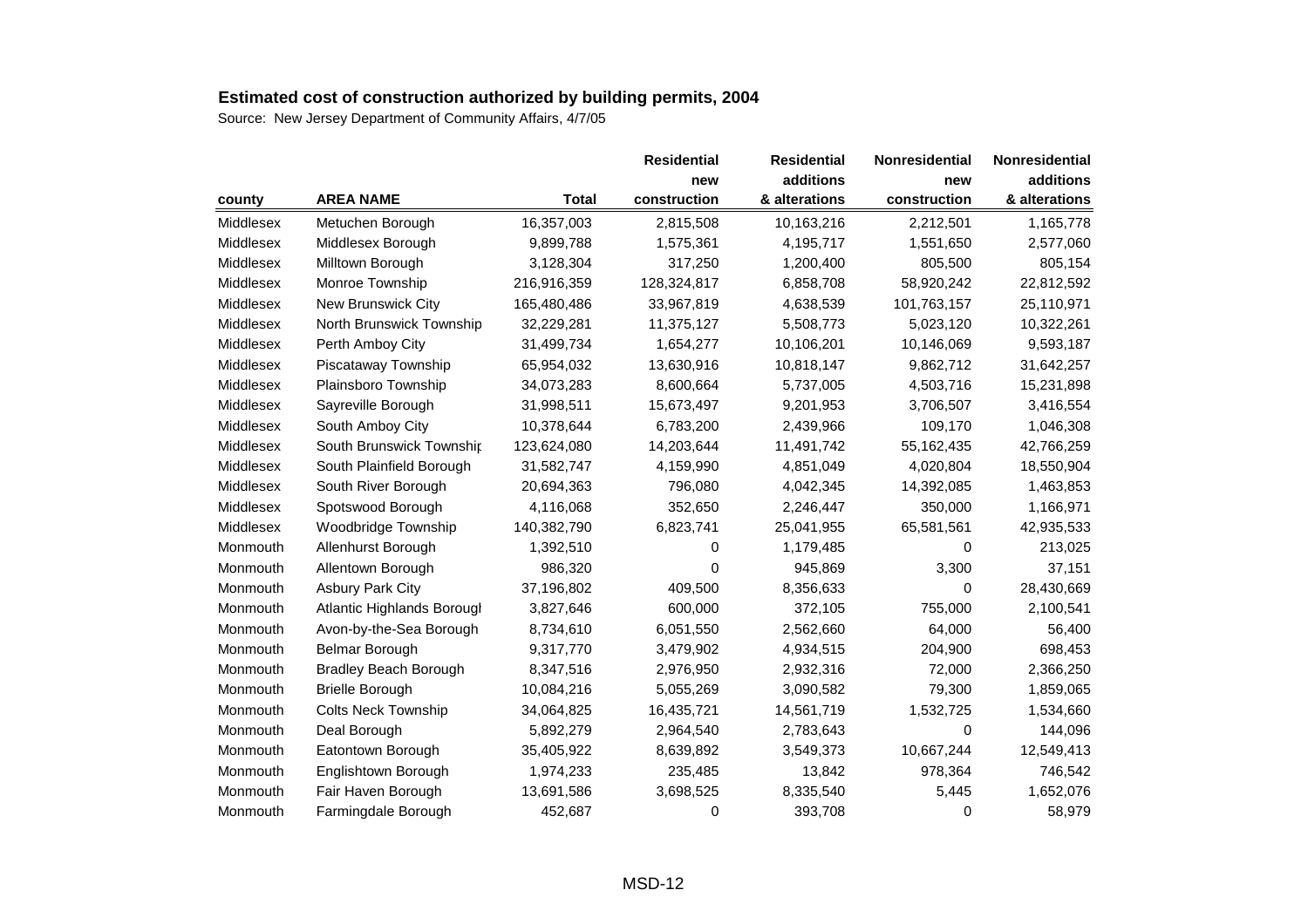|          |                             |              | <b>Residential</b> | <b>Residential</b> | Nonresidential | Nonresidential |
|----------|-----------------------------|--------------|--------------------|--------------------|----------------|----------------|
|          |                             |              | new                | additions          | new            | additions      |
| county   | <b>AREA NAME</b>            | <b>Total</b> | construction       | & alterations      | construction   | & alterations  |
| Monmouth | Freehold Borough            | 7,318,067    | 1,180,029          | 2,465,520          | 464,898        | 3,207,620      |
| Monmouth | Freehold Township           | 74,871,441   | 17,361,803         | 5,935,940          | 27,599,685     | 23,974,013     |
| Monmouth | Highlands Borough           | 4,456,788    | 1,932,973          | 2,305,284          | 17,600         | 200,931        |
| Monmouth | <b>Holmdel Township</b>     | 30,100,850   | 12,807,359         | 9,646,960          | 1,404,190      | 6,242,341      |
| Monmouth | <b>Howell Township</b>      | 60,070,588   | 30,310,678         | 13,565,467         | 3,624,448      | 12,569,995     |
| Monmouth | Interlaken Borough          | 1,362,628    | 520,000            | 840,334            | $\Omega$       | 2,294          |
| Monmouth | Keansburg Borough           | 5,574,634    | 2,223,000          | 2,188,140          | 933,168        | 230,326        |
| Monmouth | Keyport Borough             | 6,581,470    | 1,407,401          | 2,726,106          | 998,800        | 1,449,163      |
| Monmouth | Little Silver Borough       | 11,386,181   | 2,492,095          | 7,119,747          | 64,126         | 1,710,213      |
| Monmouth | Loch Arbour Village         | 522,416      | 0                  | 363,301            | 0              | 159,115        |
| Monmouth | Long Branch City            | 85,830,581   | 20,909,196         | 7,577,272          | 54,225,490     | 3,118,623      |
| Monmouth | Manalapan Township          | 69,586,261   | 45,097,105         | 3,555,461          | 3,952,951      | 16,980,744     |
| Monmouth | Manasquan Borough           | 17,119,371   | 9,132,978          | 6,929,284          | 245,800        | 811,309        |
| Monmouth | Marlboro Township           | 80,065,803   | 30,040,505         | 15,178,518         | 18,678,959     | 16,167,821     |
| Monmouth | Matawan Borough             | 4,862,446    | 565,700            | 2,632,055          | 0              | 1,664,691      |
| Monmouth | Aberdeen Township           | 35,008,245   | 3,823,045          | 5,226,515          | 1,215,566      | 24,743,119     |
| Monmouth | Middletown Township         | 82,774,736   | 21,259,777         | 39,946,475         | 1,950,160      | 19,618,324     |
| Monmouth | Millstone Township          | 24,326,008   | 15,325,256         | 4,403,128          | 1,558,643      | 3,038,981      |
| Monmouth | Monmouth Beach Borough      | 8,925,334    | 4,830,500          | 3,120,200          | 0              | 974,634        |
| Monmouth | Neptune Township            | 35,498,241   | 10,608,963         | 11,177,833         | 4,899,388      | 8,812,057      |
| Monmouth | Neptune City Borough        | 27,809,475   | 1,199,250          | 1,339,896          | 24,734,100     | 536,229        |
| Monmouth | <b>Tinton Falls Borough</b> | 17,700,173   | 7,694,067          | 4,989,399          | 81,605         | 4,935,102      |
| Monmouth | Ocean Township              | 61,638,927   | 28,558,415         | 12,077,702         | 13,599,385     | 7,403,425      |
| Monmouth | Oceanport Borough           | 8,568,218    | 1,795,000          | 6,773,218          | 0              | 0              |
| Monmouth | <b>Hazlet Township</b>      | 25,883,026   | 8,341,180          | 7,974,482          | 3,183,136      | 6,384,228      |
| Monmouth | Red Bank Borough            | 40,766,090   | 5,980,672          | 6,916,661          | 14,436,496     | 13,432,261     |
| Monmouth | Roosevelt Borough           | 1,611,194    | 950,000            | 655,793            | 0              | 5,401          |
| Monmouth | Rumson Borough              | 44,341,010   | 22,588,506         | 18,758,668         | 740,407        | 2,253,429      |
| Monmouth | Sea Bright Borough          | 10,996,717   | 8,347,371          | 2,297,846          | 0              | 351,500        |
| Monmouth | Sea Girt Borough            | 10,199,880   | 7,051,654          | 2,579,189          | 16,000         | 553,037        |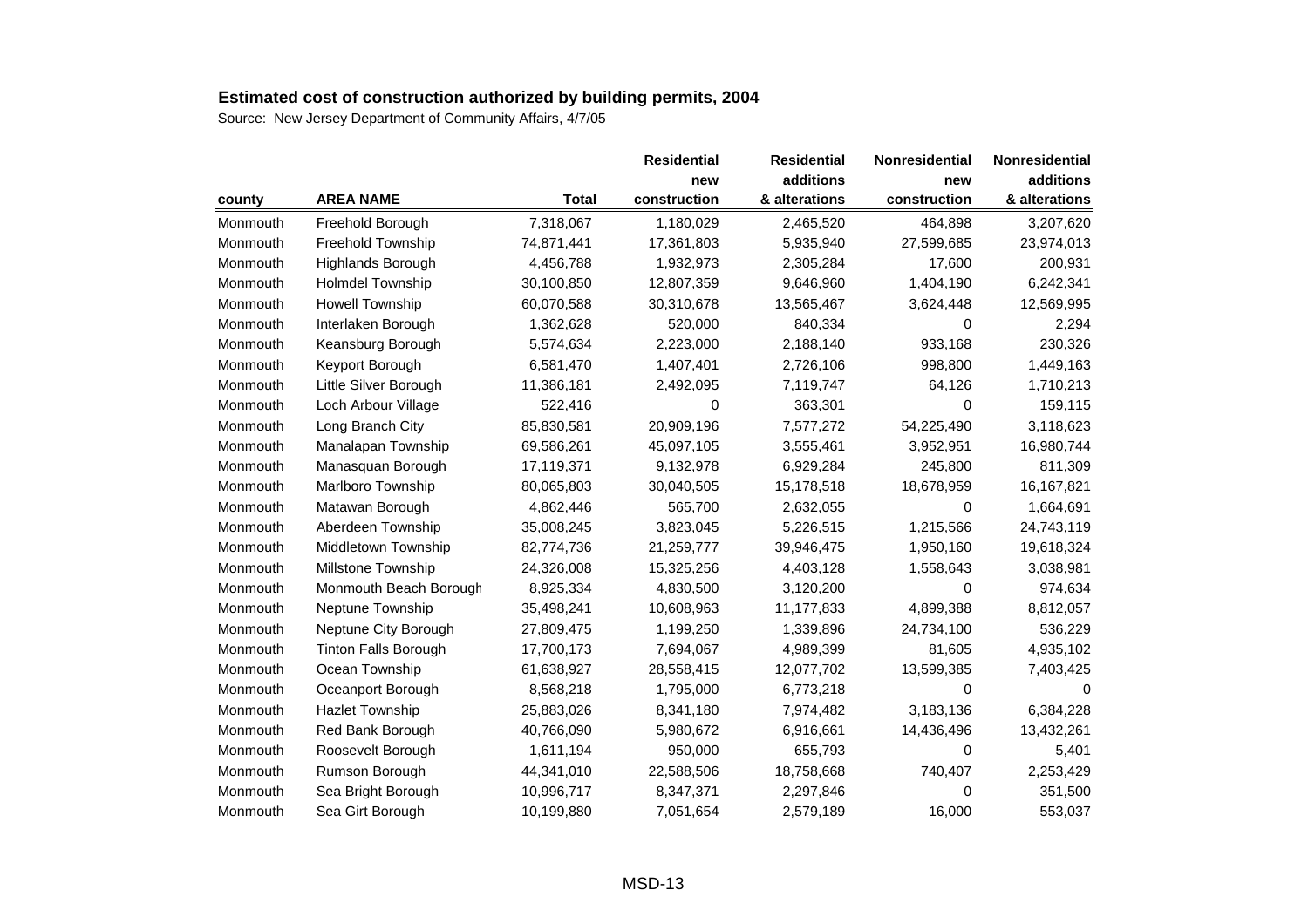|          |                                |              | <b>Residential</b> | <b>Residential</b> | <b>Nonresidential</b> | Nonresidential |
|----------|--------------------------------|--------------|--------------------|--------------------|-----------------------|----------------|
|          |                                |              | new                | additions          | new                   | additions      |
| county   | <b>AREA NAME</b>               | <b>Total</b> | construction       | & alterations      | construction          | & alterations  |
| Monmouth | Shrewsbury Borough             | 14,594,026   | 308,430            | 3,238,880          | 527,500               | 10,519,216     |
| Monmouth | <b>Shrewsbury Township</b>     | 231,699      | 0                  | 161,419            | 0                     | 70,280         |
| Monmouth | South Belmar Borough           | 2,238,217    | 894,006            | 1,170,451          | 20,492                | 153,268        |
| Monmouth | Spring Lake Borough            | 19,826,674   | 11,404,400         | 6,738,214          | 1,206,200             | 477,860        |
| Monmouth | Spring Lake Heights Boro       | 8,622,843    | 5,394,420          | 2,444,142          | 0                     | 784,281        |
| Monmouth | Union Beach Borough            | 3,944,467    | 1,453,500          | 2,006,417          | 0                     | 484,550        |
| Monmouth | <b>Upper Freehold Township</b> | 26,192,675   | 18,081,714         | 4,278,932          | 2,253,582             | 1,578,447      |
| Monmouth | Wall Township                  | 68,625,060   | 19,181,763         | 15,749,903         | 18,315,621            | 15,377,773     |
| Monmouth | West Long Branch Boroug        | 11,271,397   | 1,633,856          | 4,490,956          | 1,638,350             | 3,508,235      |
| Morris   | <b>Boonton Town</b>            | 9,546,348    | 3,252,246          | 3,585,760          | 1,410,062             | 1,298,280      |
| Morris   | <b>Boonton Township</b>        | 9,067,788    | 4,202,580          | 4,178,352          | 71,700                | 615,156        |
| Morris   | <b>Butler Borough</b>          | 13,068,374   | 2,194,018          | 2,420,084          | 8,001,525             | 452,747        |
| Morris   | Chatham Borough                | 14,423,180   | 3,851,611          | 9,740,493          | 100                   | 830,976        |
| Morris   | Chatham Township               | 31,301,690   | 14,574,897         | 15,722,056         | 32,501                | 972,236        |
| Morris   | Chester Borough                | 7,791,735    | 64,952             | 1,199,010          | 4,112,301             | 2,415,472      |
| Morris   | <b>Chester Township</b>        | 19,690,903   | 10,401,090         | 6,659,554          | 1,226,302             | 1,403,957      |
| Morris   | Denville Township              | 49,794,045   | 22,203,941         | 11,484,629         | 3,200,220             | 12,905,255     |
| Morris   | Dover Town                     | 7,339,574    | 1,263,685          | 2,799,312          | 0                     | 3,276,577      |
| Morris   | East Hanover Township          | 16,631,342   | 4,084,630          | 4,181,541          | 1,988,500             | 6,376,671      |
| Morris   | Florham Park Borough           | 44,491,743   | 6,488,065          | 13,035,071         | 1,921,500             | 23,047,107     |
| Morris   | Hanover Township               | 35,886,975   | 4,642,800          | 6,353,576          | 15,809,725            | 9,080,874      |
| Morris   | Harding Township               | 19,568,891   | 8,412,900          | 7,134,980          | 225,750               | 3,795,261      |
| Morris   | Jefferson Township             | 31,873,092   | 13,682,418         | 9,292,695          | 5,087,050             | 3,810,929      |
| Morris   | Kinnelon Borough               | 25,315,520   | 12,858,840         | 11,510,736         | 356,000               | 589,944        |
| Morris   | Lincoln Park Borough           | 5,782,811    | 1,658,030          | 2,019,970          | 840,431               | 1,264,380      |
| Morris   | Madison Borough                | 28,008,611   | 3,798,575          | 14,118,180         | 916,900               | 9,174,956      |
| Morris   | Mendham Borough                | 18,692,135   | 5,573,284          | 10,097,947         | 1,046,504             | 1,974,400      |
| Morris   | Mendham Township               | 7,291,727    | 90,915             | 2,778,949          | 15,475                | 4,406,388      |
| Morris   | Mine Hill Township             | 2,163,820    | 381,920            | 1,243,870          | 91,000                | 447,030        |
| Morris   | Montville Township             | 31,351,743   | 13,474,440         | 12,822,929         | 502,236               | 4,552,138      |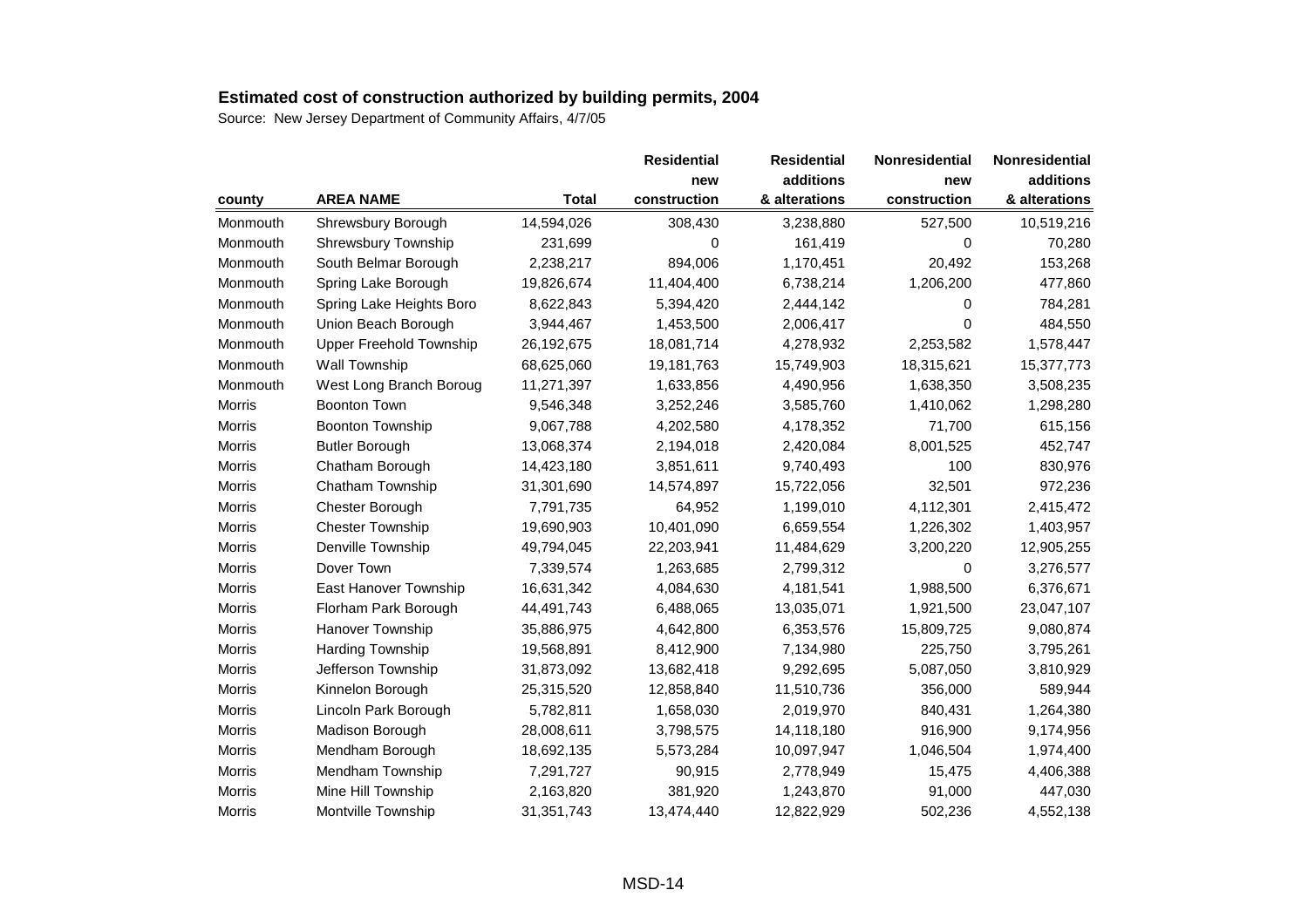|               |                           |              | <b>Residential</b> | <b>Residential</b> | Nonresidential | Nonresidential |
|---------------|---------------------------|--------------|--------------------|--------------------|----------------|----------------|
|               |                           |              | new                | additions          | new            | additions      |
| county        | <b>AREA NAME</b>          | <b>Total</b> | construction       | & alterations      | construction   | & alterations  |
| <b>Morris</b> | Morris Township           | 36,357,109   | 2,477,450          | 15,303,028         | 2,643,955      | 15,932,676     |
| Morris        | Morris Plains Borough     | 16,810,143   | 225,000            | 5,124,188          | 5,500          | 11,455,455     |
| Morris        | Morristown Town           | 23,783,243   | 2,026,218          | 4,407,385          | 1,826,847      | 15,522,793     |
| <b>Morris</b> | Mountain Lakes Borough    | 14,177,504   | 4,793,411          | 6,338,357          | 266,551        | 2,779,185      |
| Morris        | Mount Arlington Borough   | 9,982,038    | 4,973,734          | 2,048,796          | 1,951,500      | 1,008,008      |
| Morris        | Mount Olive Township      | 51,599,937   | 17,214,268         | 6,891,308          | 9,143,359      | 18,351,002     |
| <b>Morris</b> | Netcong Borough           | 1,511,196    | 377,950            | 617,681            | 45,236         | 470,329        |
| Morris        | Parsippany-Troy Hills Twp | 55,269,110   | 4,089,576          | 17,059,407         | 6,377,841      | 27,742,286     |
| Morris        | Long Hill Township        | 12,938,394   | 4,868,269          | 5,548,211          | 1,009,596      | 1,512,318      |
| Morris        | Pequannock Township       | 31,670,634   | 15,302,605         | 9,608,771          | 4,441,525      | 2,317,733      |
| <b>Morris</b> | Randolph Township         | 32,795,790   | 3,192,332          | 13,705,340         | 13,628,275     | 2,269,843      |
| Morris        | Riverdale Borough         | 3,154,555    | 750,483            | 1,136,478          | 166,500        | 1,101,094      |
| Morris        | Rockaway Borough          | 6,932,220    | 892,300            | 2,741,733          | 200,000        | 3,098,187      |
| Morris        | Rockaway Township         | 43,128,313   | 12,738,946         | 11,639,496         | 8,632,747      | 10,117,124     |
| <b>Morris</b> | Roxbury Township          | 22,343,208   | 3,367,098          | 8,602,848          | 5,715,984      | 4,657,278      |
| Morris        | Victory Gardens Borough   | 272,530      | 0                  | 272,530            | 0              | 0              |
| Morris        | Washington Township       | 24,079,983   | 13,843,725         | 8,929,622          | 475,200        | 831,436        |
| <b>Morris</b> | <b>Wharton Borough</b>    | 4,129,926    | 605,299            | 1,700,910          | 938,152        | 885,565        |
| Ocean         | Barnegat Light Borough    | 7,621,782    | 5,461,000          | 2,005,565          | 151,500        | 3,717          |
| Ocean         | Bay Head Borough          | 9,413,726    | 3,405,155          | 6,008,571          | 0              | $\Omega$       |
| Ocean         | Beach Haven Borough       | 17,301,189   | 11,754,591         | 4,965,842          | 29,450         | 551,306        |
| Ocean         | Beachwood Borough         | 7,872,823    | 2,334,090          | 5,058,681          | 417,338        | 62,714         |
| Ocean         | <b>Berkeley Township</b>  | 32,980,227   | 16,354,901         | 15,298,545         | 240,509        | 1,086,272      |
| Ocean         | <b>Brick Township</b>     | 58,145,721   | 18,156,680         | 19,901,859         | 3,547,042      | 16,540,140     |
| Ocean         | Dover Township            | 114,246,142  | 39,039,130         | 35,046,070         | 18,186,754     | 21,974,188     |
| Ocean         | Eagleswood Township       | 4,775,921    | 3,341,607          | 207,112            | 518,498        | 708,704        |
| Ocean         | Harvey Cedars Borough     | 9,938,053    | 7,728,419          | 2,209,634          | 0              | 0              |
| Ocean         | Island Heights Borough    | 2,501,590    | 1,068,500          | 901,290            | 190,500        | 341,300        |
| Ocean         | Jackson Township          | 127,596,248  | 96,533,290         | 8,298,587          | 8,137,047      | 14,627,324     |
| Ocean         | Lacey Township            | 35,842,066   | 19,952,180         | 9,144,251          | 2,245,976      | 4,499,659      |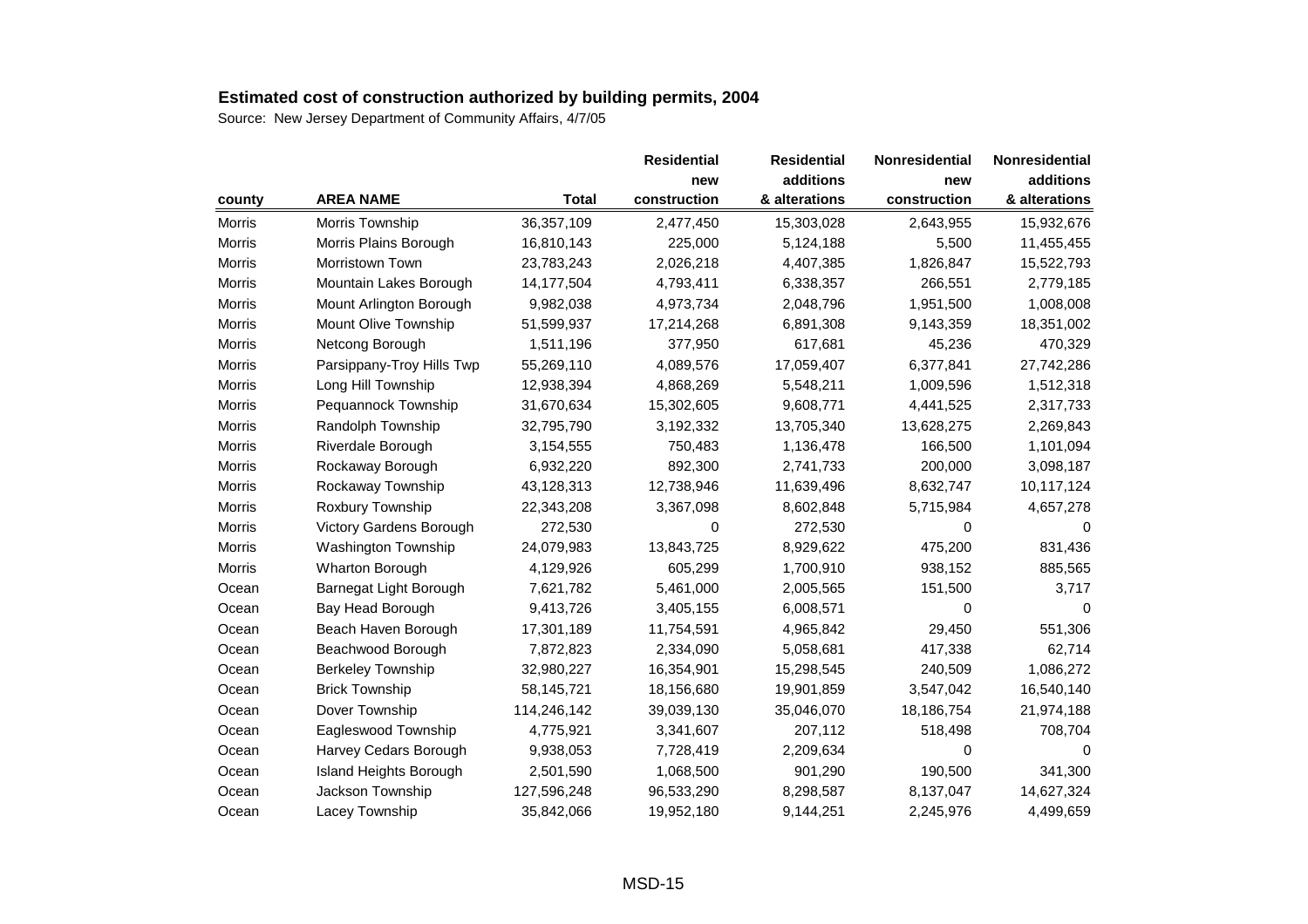|         |                             |              | <b>Residential</b> | <b>Residential</b> | <b>Nonresidential</b> | Nonresidential |
|---------|-----------------------------|--------------|--------------------|--------------------|-----------------------|----------------|
|         |                             |              | new                | additions          | new                   | additions      |
| county  | <b>AREA NAME</b>            | <b>Total</b> | construction       | & alterations      | construction          | & alterations  |
| Ocean   | Lakehurst Borough           | 1,095,621    | 77,900             | 663,456            | 75,000                | 279,265        |
| Ocean   | Lakewood Township           | 118,990,683  | 66,118,157         | 10,847,515         | 26,597,285            | 15,427,726     |
| Ocean   | Lavallette Borough          | 10,652,430   | 5,035,403          | 5,105,989          | 32,200                | 478,838        |
| Ocean   | Little Egg Harbor Township  | 44,944,113   | 33, 164, 716       | 9,399,699          | 1,450,000             | 929,698        |
| Ocean   | Long Beach Township         | 66,766,773   | 43,389,025         | 22,650,048         | 0                     | 727,700        |
| Ocean   | Manchester Township         | 47,585,780   | 37,661,850         | 8,398,520          | 521,052               | 1,004,358      |
| Ocean   | Mantoloking Borough         | 5,967,767    | 3,186,154          | 2,454,790          | 31,201                | 295,622        |
| Ocean   | Ocean Township              | 24,933,443   | 19,582,478         | 2,989,589          | 542,082               | 1,819,294      |
| Ocean   | Ocean Gate Borough          | 1,402,019    | 193,000            | 1,148,019          | 61,000                | 0              |
| Ocean   | Pine Beach Borough          | 2,971,488    | 1,215,100          | 1,755,388          | 1,000                 | 0              |
| Ocean   | <b>Plumsted Township</b>    | 7,140,831    | 2,685,956          | 1,826,636          | 1,311,561             | 1,316,678      |
| Ocean   | Point Pleasant Borough      | 23,554,159   | 9,224,782          | 8,777,471          | 105,006               | 5,446,900      |
| Ocean   | Point Pleasant Beach Bord   | 9,079,981    | 2,235,720          | 5,802,207          | 99,001                | 943,053        |
| Ocean   | Seaside Heights Borough     | 5,645,017    | 2,374,076          | 1,687,401          | 75,369                | 1,508,171      |
| Ocean   | Seaside Park Borough        | 7,957,655    | 2,647,900          | 4,740,130          | 34,100                | 535,525        |
| Ocean   | Ship Bottom Borough         | 8,463,564    | 3,261,449          | 2,730,968          | 1,310,346             | 1,160,801      |
| Ocean   | South Toms River Borougl    | 2,001,870    | 972,010            | 894,208            | 0                     | 135,652        |
| Ocean   | <b>Stafford Township</b>    | 74,600,967   | 28,307,402         | 2,720,799          | 15,624,961            | 27,947,805     |
| Ocean   | Surf City Borough           | 11,626,397   | 8,231,800          | 3,394,597          | 0                     | 0              |
| Ocean   | <b>Tuckerton Borough</b>    | 10,008,134   | 6,646,128          | 2,292,242          | 324,401               | 745,363        |
| Ocean   | <b>Barnegat Township</b>    | 66,248,601   | 56,725,226         | 1,884,864          | 1,816,042             | 5,822,469      |
| Passaic | <b>Bloomingdale Borough</b> | 4,623,126    | 190,000            | 4,151,497          | 40,000                | 241,629        |
| Passaic | <b>Clifton City</b>         | 98,859,032   | 40,615,713         | 17,169,792         | 20,974,099            | 20,099,428     |
| Passaic | Haledon Borough             | 3,366,102    | 629,466            | 1,319,231          | 4,500                 | 1,412,905      |
| Passaic | Hawthorne Borough           | 9,513,844    | 821,452            | 7,846,745          | 37,700                | 807,947        |
| Passaic | Little Falls Township       | 8,643,736    | 1,223,500          | 3,600,514          | 1,725,800             | 2,093,922      |
| Passaic | North Haledon Borough       | 21,883,697   | 15,380,900         | 5,694,903          | 117,200               | 690,694        |
| Passaic | Passaic City                | 24,937,360   | 3,285,200          | 11,045,313         | 687,200               | 9,919,647      |
| Passaic | Paterson City               | 85,438,769   | 3,892,960          | 12,223,528         | 40,030,042            | 29,292,239     |
| Passaic | Pompton Lakes Borough       | 6,882,645    | 1,400,100          | 4,168,005          | 0                     | 1,314,540      |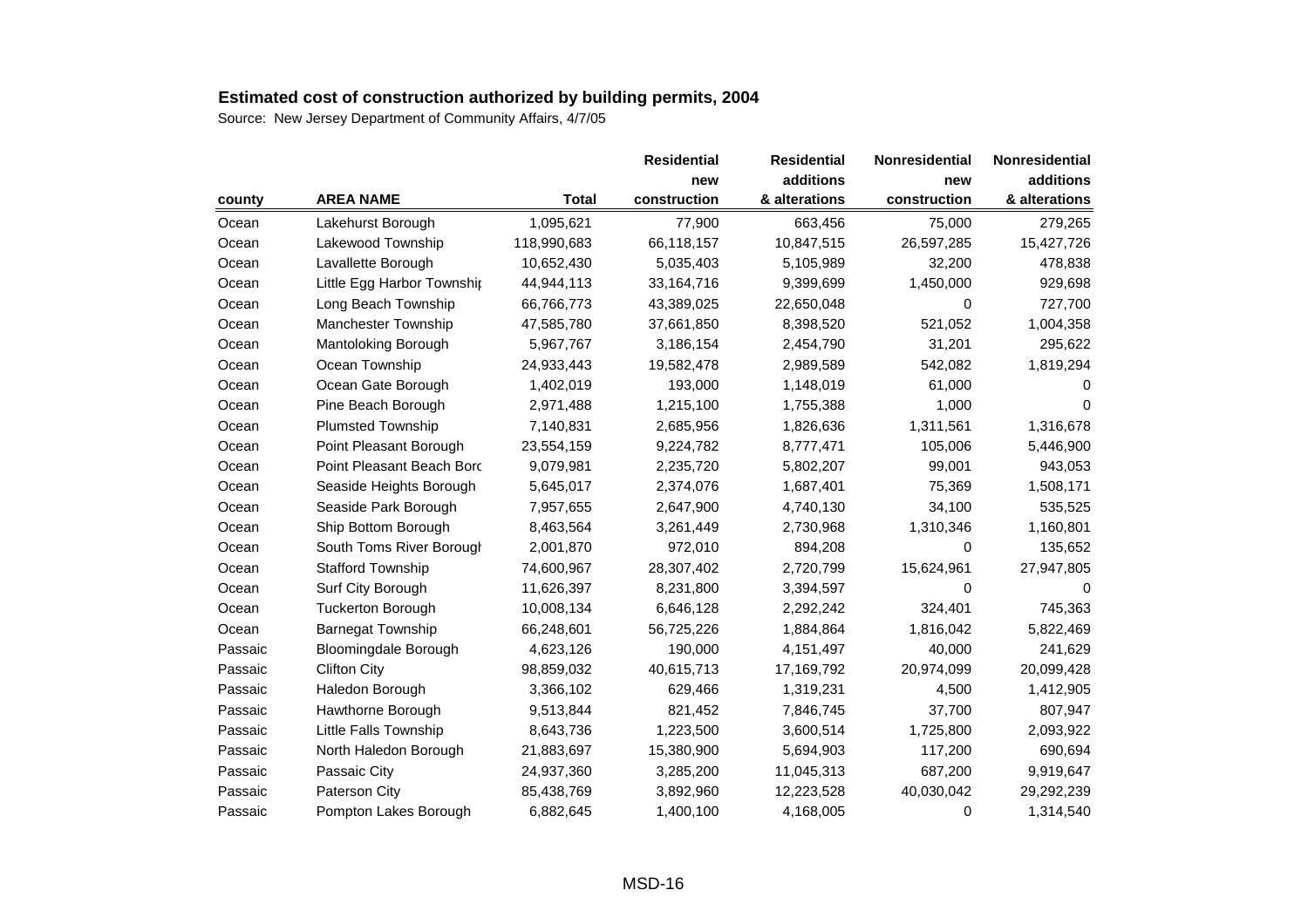|          |                                  |              | <b>Residential</b> | <b>Residential</b> | <b>Nonresidential</b> | Nonresidential |
|----------|----------------------------------|--------------|--------------------|--------------------|-----------------------|----------------|
|          |                                  |              | new                | additions          | new                   | additions      |
| county   | <b>AREA NAME</b>                 | <b>Total</b> | construction       | & alterations      | construction          | & alterations  |
| Passaic  | Prospect Park Borough            | 875,480      | 0                  | 643,185            | $\Omega$              | 232,295        |
| Passaic  | Ringwood Borough                 | 19,589,242   | 8,081,848          | 6,556,891          | 3,620,815             | 1,329,688      |
| Passaic  | <b>Totowa Borough</b>            | 34,128,210   | 16,063,500         | 5,204,752          | 1,000                 | 12,858,958     |
| Passaic  | Wanaque Borough                  | 17,162,009   | 13,735,845         | 2,721,447          | 118,416               | 586,301        |
| Passaic  | Wayne Township                   | 137,339,549  | 8,187,579          | 28,655,821         | 19,262,267            | 81,233,882     |
| Passaic  | West Milford Township            | 24,668,714   | 8,648,804          | 9,419,999          | 1,771,550             | 4,828,361      |
| Passaic  | West Paterson Borough            | 5,196,638    | 1,162,400          | 2,290,530          | 72,300                | 1,671,408      |
| Salem    | Alloway Township                 | 3,701,000    | 2,702,000          | 427,300            | 506,200               | 65,500         |
| Salem    | Elmer Borough                    | 634,231      | 192,650            | 256,692            | 0                     | 184,889        |
| Salem    | Elsinboro Township               | 446,048      | 233,591            | 165,657            | 46,800                | 0              |
| Salem    | Lower Alloways Creek Twr         | 11,878,409   | 1,070,000          | 374,409            | 10,027,800            | 406,200        |
| Salem    | Mannington Township              | 2,202,740    | 538,954            | 411,205            | 138,800               | 1,113,781      |
| Salem    | Oldmans Township                 | 1,406,441    | 825,372            | 344,807            | 155,372               | 80,890         |
| Salem    | Penns Grove Borough              | 638,425      | 72,000             | 343,662            | 0                     | 222,763        |
| Salem    | Pennsville Township              | 7,730,923    | 3,831,710          | 1,777,875          | 908,259               | 1,213,079      |
| Salem    | Pilesgrove Township              | 13,781,033   | 11,966,577         | 696,340            | 445,850               | 672,266        |
| Salem    | Pittsgrove Township              | 9,913,176    | 7,306,965          | 766,587            | 628,373               | 1,211,251      |
| Salem    | Quinton Township                 | 3,025,237    | 1,852,000          | 427,351            | 455,400               | 290,486        |
| Salem    | Salem City                       | 1,936,263    | 50,345             | 874,688            | 368,925               | 642,305        |
| Salem    | <b>Carneys Point Township</b>    | 6,654,487    | 3,489,151          | 1,025,902          | 1,428,937             | 710,497        |
| Salem    | <b>Upper Pittsgrove Township</b> | 1,445,011    | 119,000            | 766,612            | 319,849               | 239,550        |
| Salem    | Woodstown Borough                | 9,607,467    | 1,337,301          | 937,903            | 5,691,862             | 1,640,401      |
| Somerset | <b>Bedminster Township</b>       | 24,044,717   | 11,397,980         | 1,001,770          | 3,204,211             | 8,440,756      |
| Somerset | Bernards Township                | 41,464,564   | 10,600,907         | 17,816,405         | 5,551,434             | 7,495,818      |
| Somerset | Bernardsville Borough            | 32,774,112   | 11,871,897         | 9,996,434          | 1,229,400             | 9,676,381      |
| Somerset | Bound Brook Borough              | 4,971,338    | 2,867              | 2,447,982          | 2,123,462             | 397,027        |
| Somerset | <b>Branchburg Township</b>       | 46,145,024   | 2,298,800          | 5,807,526          | 23,478,611            | 14,560,087     |
| Somerset | <b>Bridgewater Township</b>      | 98,104,892   | 9,000,839          | 20,097,763         | 16,410,576            | 52,595,714     |
| Somerset | Far Hills Borough                | 7,457,565    | 5,108,000          | 1,269,050          | 295,000               | 785,515        |
| Somerset | Franklin Township                | 205,289,637  | 151,480,508        | 22,796,112         | 12,631,921            | 18,381,096     |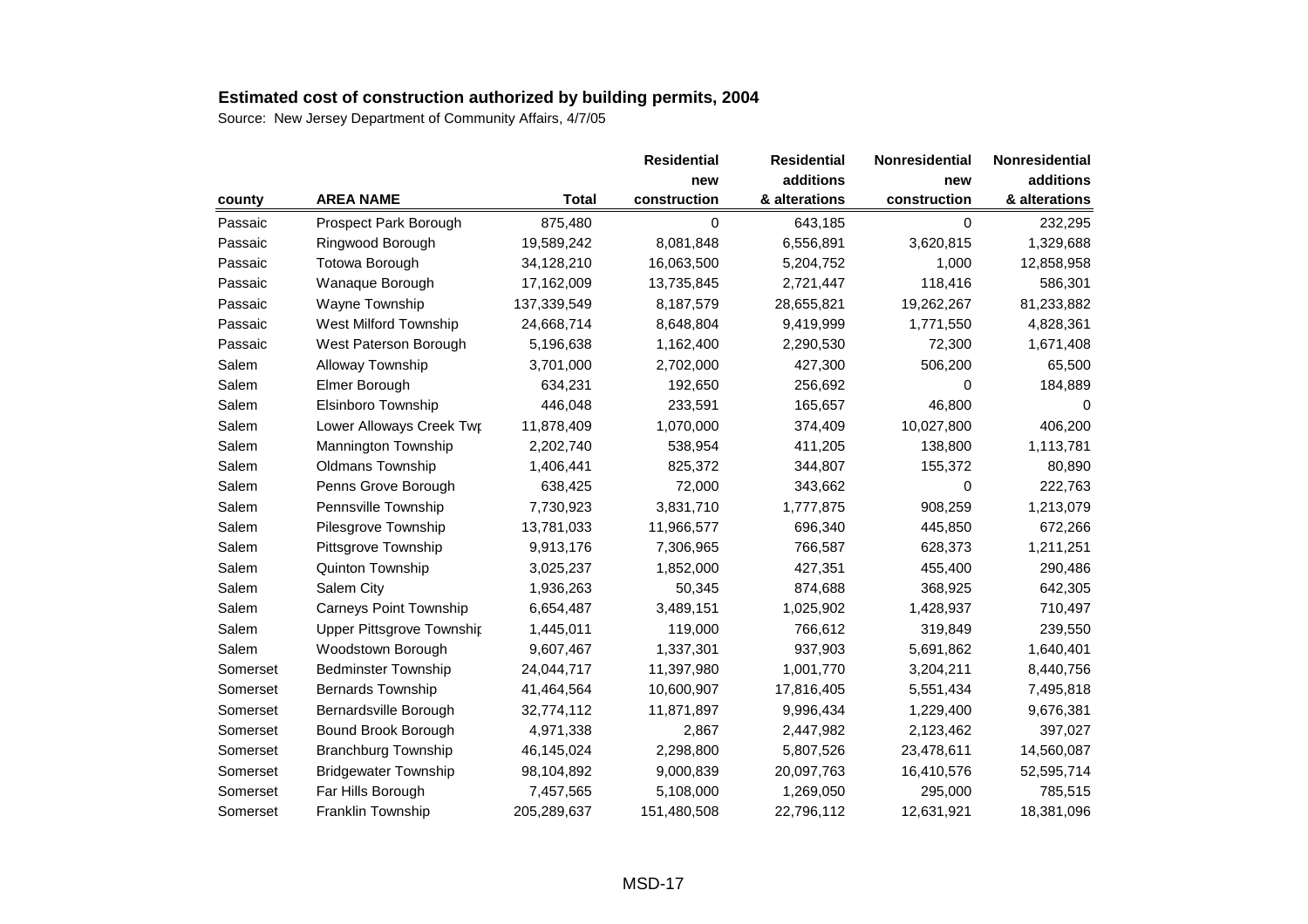|               |                            |              | <b>Residential</b> | <b>Residential</b> | Nonresidential | Nonresidential |
|---------------|----------------------------|--------------|--------------------|--------------------|----------------|----------------|
|               |                            |              | new                | additions          | new            | additions      |
| county        | <b>AREA NAME</b>           | <b>Total</b> | construction       | & alterations      | construction   | & alterations  |
| Somerset      | Green Brook Township       | 20,611,456   | 4,311,700          | 3,013,108          | 6,000,000      | 7,286,648      |
| Somerset      | Hillsborough Township      | 22,369,856   | 2,702,131          | 12,914,005         | 911,220        | 5,842,500      |
| Somerset      | Manville Borough           | 5,119,201    | 1,156,050          | 3,141,201          | 17,300         | 804,650        |
| Somerset      | Millstone Borough          | 253,304      | 0                  | 205,704            | 6,900          | 40,700         |
| Somerset      | Montgomery Township        | 25,571,470   | 8,593,979          | 10,375,058         | 1,889,116      | 4,713,317      |
| Somerset      | North Plainfield Borough   | 7,642,069    | 0                  | 3,724,836          | 2,320,824      | 1,596,409      |
| Somerset      | Peapack-Gladstone Boro     | 5,724,557    | 930,900            | 2,446,515          | 10,000         | 2,337,142      |
| Somerset      | Raritan Borough            | 5,384,724    | 170,000            | 1,737,524          | 421,930        | 3,055,270      |
| Somerset      | Rocky Hill Borough         | 3,416,265    | 0                  | 837,038            | 0              | 2,579,227      |
| Somerset      | Somerville Borough         | 12,856,573   | 426,000            | 3,358,108          | 697,700        | 8,374,765      |
| Somerset      | South Bound Brook Boro     | 1,867,192    | 306,000            | 969,572            | 1,947          | 589,673        |
| Somerset      | Warren Township            | 68,564,075   | 13,591,894         | 11,320,682         | 1,068,704      | 42,582,795     |
| Somerset      | Watchung Borough           | 17,449,759   | 9,477,401          | 5,494,832          | 393,000        | 2,084,526      |
| <b>Sussex</b> | Andover Borough            | 1,002,455    | 617,000            | 338,324            | 0              | 47,131         |
| <b>Sussex</b> | Andover Township           | 12,673,384   | 8,391,929          | 2,817,097          | 756,700        | 707,658        |
| <b>Sussex</b> | <b>Branchville Borough</b> | 445,763      | 0                  | 360,763            | 0              | 85,000         |
| Sussex        | <b>Byram Township</b>      | 6,649,785    | 2,576,115          | 2,979,621          | 464,700        | 629,349        |
| Sussex        | Frankford Township         | 7,632,875    | 3,250,160          | 2,423,497          | 1,000,849      | 958,369        |
| <b>Sussex</b> | Franklin Borough           | 4,174,023    | 698,036            | 1,276,230          | 1,015,151      | 1,184,606      |
| Sussex        | Fredon Township            | 7,097,072    | 4,395,420          | 1,741,704          | 512,793        | 447,155        |
| <b>Sussex</b> | Green Township             | 5,793,036    | 1,812,102          | 1,577,018          | 1,911,301      | 492,615        |
| <b>Sussex</b> | Hamburg Borough            | 1,640,980    | 155,839            | 929,617            | 102,796        | 452,728        |
| <b>Sussex</b> | Hampton Township           | 11,232,205   | 3,737,348          | 2,032,348          | 918,792        | 4,543,717      |
| Sussex        | Hardyston Township         | 32,999,106   | 15,857,290         | 3,200,062          | 13,323,913     | 617,841        |
| <b>Sussex</b> | Hopatcong Borough          | 8,722,953    | 1,965,950          | 4,800,086          | 160,642        | 1,796,275      |
| <b>Sussex</b> | Lafayette Township         | 8,238,606    | 2,874,670          | 473,071            | 2,146,270      | 2,744,595      |
| <b>Sussex</b> | Montague Township          | 8,079,220    | 5,315,154          | 725,016            | 1,951,745      | 87,305         |
| <b>Sussex</b> | Newton Town                | 11,415,287   | 1,688,128          | 1,512,246          | 2,917,902      | 5,297,011      |
| <b>Sussex</b> | Ogdensburg Borough         | 1,011,603    | 0                  | 910,503            | 65,000         | 36,100         |
| Sussex        | Sandyston Township         | 3,055,644    | 1,467,272          | 1,099,707          | 38,000         | 450,665        |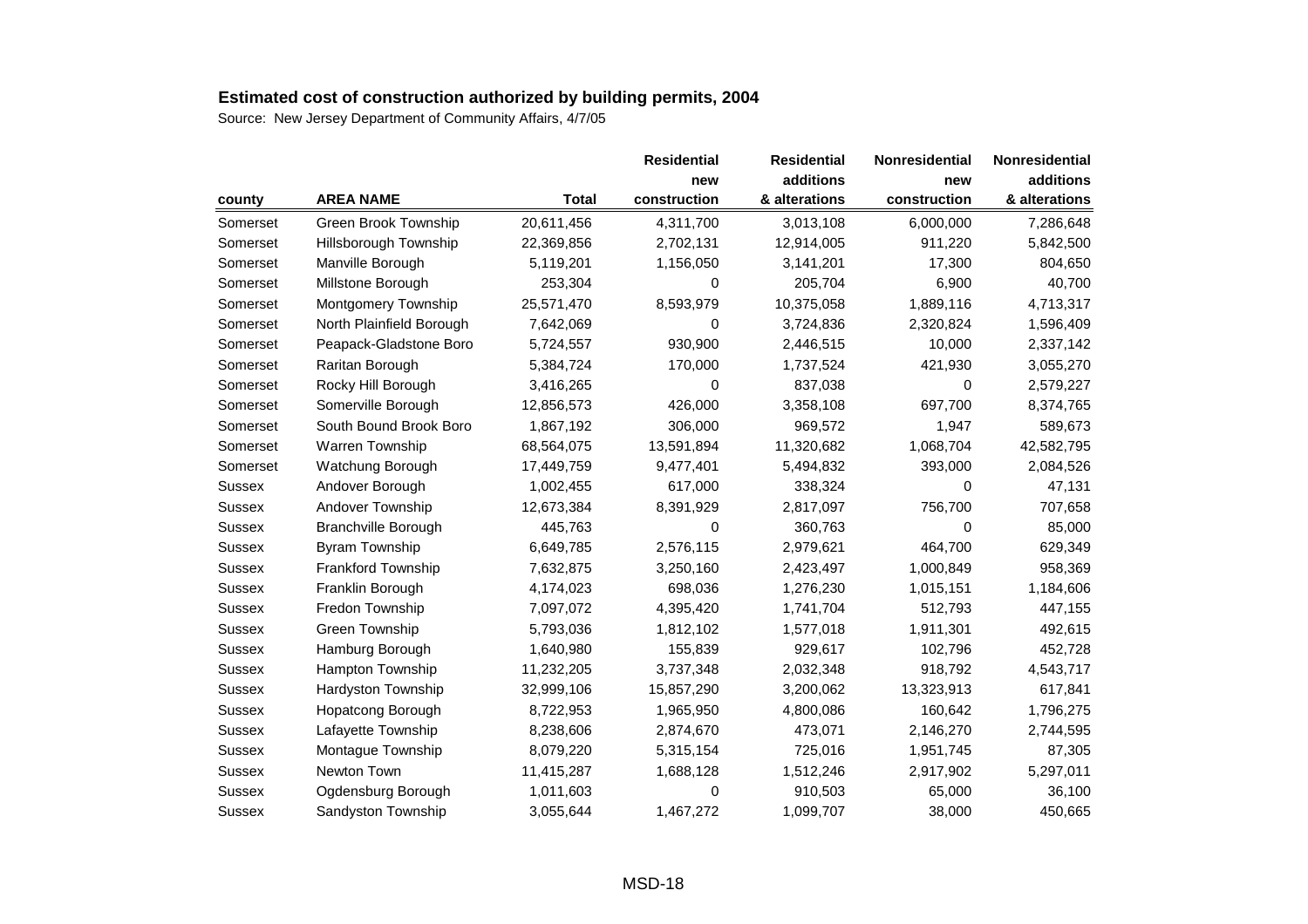|               |                            |              | <b>Residential</b> | <b>Residential</b> | Nonresidential | Nonresidential |
|---------------|----------------------------|--------------|--------------------|--------------------|----------------|----------------|
|               |                            |              | new                | additions          | new            | additions      |
| county        | <b>AREA NAME</b>           | <b>Total</b> | construction       | & alterations      | construction   | & alterations  |
| <b>Sussex</b> | Sparta Township            | 41,107,209   | 14,654,750         | 10,524,282         | 8,047,590      | 7,880,587      |
| Sussex        | Stanhope Borough           | 1,533,179    | 483,442            | 891,935            | 43,500         | 114,302        |
| Sussex        | <b>Stillwater Township</b> | 5,147,764    | 2,035,601          | 1,988,547          | 564,325        | 559,291        |
| <b>Sussex</b> | Sussex Borough             | 3,052,469    | 392,300            | 881,377            | 105,060        | 1,673,732      |
| <b>Sussex</b> | Vernon Township            | 33,372,983   | 6,846,464          | 8,874,847          | 14,878,542     | 2,773,130      |
| <b>Sussex</b> | <b>Walpack Township</b>    | 1,600        | 0                  | 0                  | $\Omega$       | 1,600          |
| <b>Sussex</b> | Wantage Township           | 18,414,374   | 12,118,729         | 3,811,928          | 1,018,281      | 1,465,436      |
| Union         | Berkeley Heights Township  | 22,043,203   | 3,533,601          | 11,799,467         | 266,600        | 6,443,535      |
| Union         | <b>Clark Township</b>      | 24,623,646   | 1,893,060          | 7,752,617          | 350,000        | 14,627,969     |
| Union         | Cranford Township          | 33,770,897   | 4,297,314          | 17,611,037         | 8,097,900      | 3,764,646      |
| Union         | <b>Elizabeth City</b>      | 153,425,967  | 53,171,046         | 7,984,246          | 46,568,135     | 45,702,540     |
| Union         | Fanwood Borough            | 7,943,610    | 1,314,000          | 5,926,585          | 29,000         | 674,025        |
| Union         | Garwood Borough            | 2,017,385    | 329,050            | 1,411,427          | 0              | 276,908        |
| Union         | Hillside Township          | 6,669,349    | 1,173,773          | 3,370,512          | 667,329        | 1,457,735      |
| Union         | Kenilworth Borough         | 9,097,538    | 2,074,670          | 3,317,444          | 136,500        | 3,568,924      |
| Union         | <b>Linden City</b>         | 49,683,673   | 19,240,037         | 8,216,840          | 1,898,407      | 20,328,389     |
| Union         | Mountainside Borough       | 10,171,400   | 2,162,424          | 6,437,590          | 40,000         | 1,531,386      |
| Union         | New Providence Borough     | 17,018,793   | 1,138,720          | 12,183,564         | 5,000          | 3,691,509      |
| Union         | <b>Plainfield City</b>     | 15,000,908   | 1,718,775          | 10,404,382         | 308,000        | 2,569,751      |
| Union         | <b>Rahway City</b>         | 57,220,436   | 15,506,481         | 4,524,600          | 13,172,850     | 24,016,505     |
| Union         | Roselle Borough            | 14,057,337   | 731,250            | 3,350,651          | 2,266,676      | 7,708,760      |
| Union         | Roselle Park Borough       | 7,375,125    | 760,446            | 2,806,495          | 82,600         | 3,725,584      |
| Union         | Scotch Plains Township     | 32,513,626   | 13,191,123         | 17,638,530         | 147,500        | 1,536,473      |
| Union         | Springfield Township       | 18,084,451   | 682,550            | 7,042,567          | 609,500        | 9,749,834      |
| Union         | <b>Summit City</b>         | 67,234,133   | 6,643,589          | 35,613,795         | 4,254,551      | 20,722,198     |
| Union         | Union Township             | 52,079,218   | 2,286,403          | 12,428,329         | 11,630,030     | 25,734,456     |
| Union         | Westfield Town             | 57,339,565   | 10,456,500         | 37,258,970         | 4,443,775      | 5,180,320      |
| Union         | <b>Winfield Township</b>   | 269,451      | 0                  | 269,451            | 0              | $\Omega$       |
| Warren        | Allamuchy Township         | 7,162,181    | 4,108,710          | 241,860            | 1,534,850      | 1,276,761      |
| Warren        | Alpha Borough              | 1,194,949    | 130,000            | 768,834            | 14,350         | 281,765        |